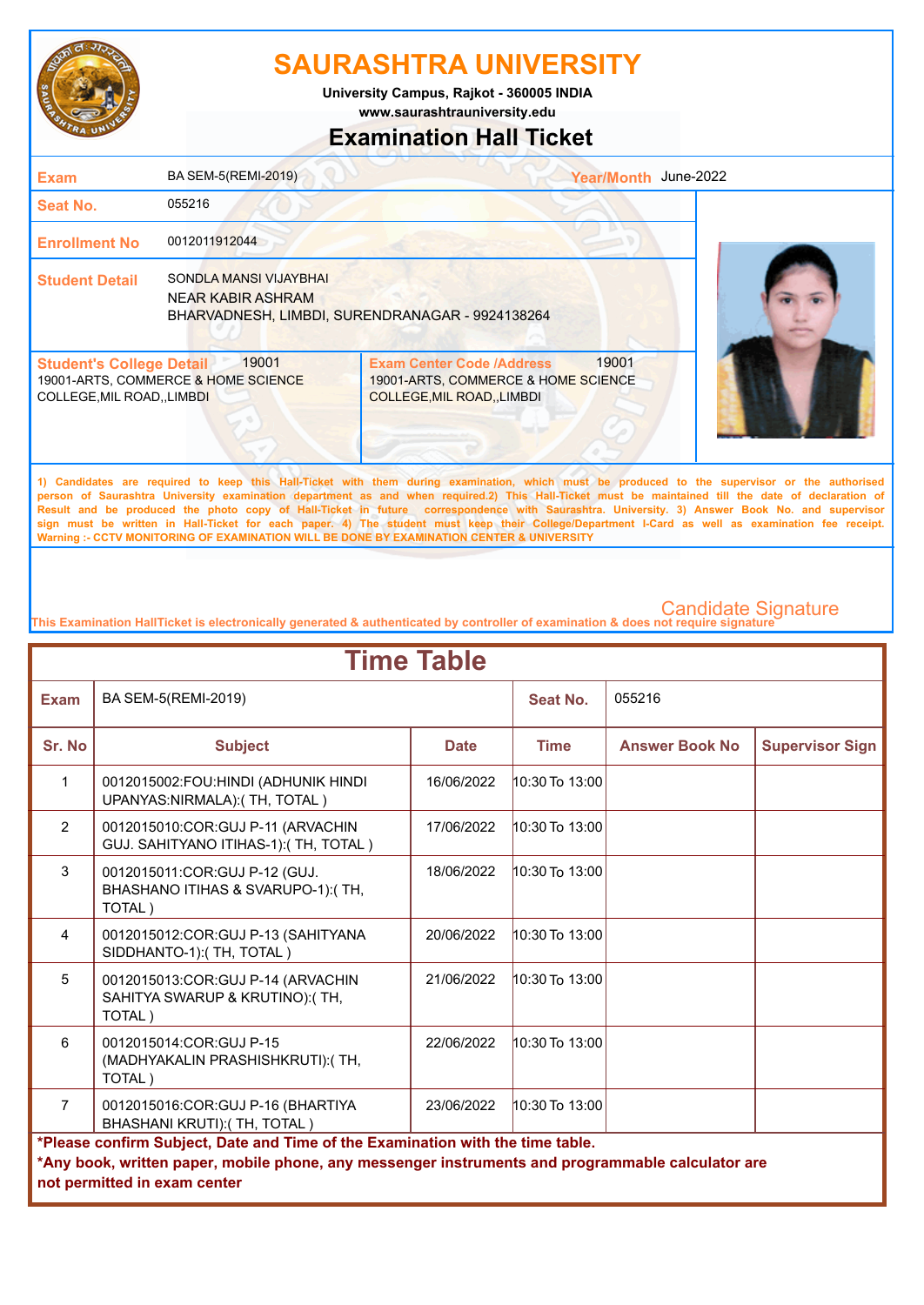

**University Campus, Rajkot - 360005 INDIA**

## **www.saurashtrauniversity.edu**

## **Examination Hall Ticket**

| <b>Exam</b>                                                    | BA SEM-5(REMI-2019)                                                        |                                                                                                                                             | June-2022<br><b>Year/Month</b> |  |
|----------------------------------------------------------------|----------------------------------------------------------------------------|---------------------------------------------------------------------------------------------------------------------------------------------|--------------------------------|--|
| Seat No.                                                       | 055217                                                                     |                                                                                                                                             |                                |  |
| <b>Enrollment No</b>                                           | 0012011912022                                                              |                                                                                                                                             |                                |  |
| <b>Student Detail</b>                                          | SABALIYA RAHULBHAI BHIKHABHAI<br>RASKA, LIMBDI, SURENDRANAGAR - 8488057492 |                                                                                                                                             |                                |  |
| <b>Student's College Detail</b><br>COLLEGE, MIL ROAD, , LIMBDI | 19001<br>19001-ARTS, COMMERCE & HOME SCIENCE                               | <b>Exam Center Code /Address</b><br>19001-ARTS, COMMERCE & HOME SCIENCE<br><b>COLLEGE, MIL ROAD, LIMBDI</b>                                 | 19001                          |  |
|                                                                |                                                                            | 1) Candidates are required to keep this Hall-Ticket with them during examination which must be produced to the supervisor or the authorised |                                |  |

**1) Candidates are required to keep this Hall-Ticket with them during examination, which must be produced to the supervisor or the authorised person of Saurashtra University examination department as and when required.2) This Hall-Ticket must be maintained till the date of declaration of Result and be produced the photo copy of Hall-Ticket in future correspondence with Saurashtra. University. 3) Answer Book No. and supervisor sign must be written in Hall-Ticket for each paper. 4) The student must keep their College/Department I-Card as well as examination fee receipt. Warning :- CCTV MONITORING OF EXAMINATION WILL BE DONE BY EXAMINATION CENTER & UNIVERSITY**

|                | <b>Time Table</b>                                                                                                                                                                                                   |             |                    |                       |                        |  |
|----------------|---------------------------------------------------------------------------------------------------------------------------------------------------------------------------------------------------------------------|-------------|--------------------|-----------------------|------------------------|--|
| <b>Exam</b>    | BA SEM-5(REMI-2019)                                                                                                                                                                                                 |             | Seat No.           | 055217                |                        |  |
| Sr. No         | <b>Subject</b>                                                                                                                                                                                                      | <b>Date</b> | <b>Time</b>        | <b>Answer Book No</b> | <b>Supervisor Sign</b> |  |
| $\mathbf{1}$   | 0012015002:FOU:HINDI (ADHUNIK HINDI<br>UPANYAS:NIRMALA):(TH, TOTAL)                                                                                                                                                 | 16/06/2022  | $10:30$ To $13:00$ |                       |                        |  |
| $\overline{2}$ | 0012015010:COR:GUJ P-11 (ARVACHIN<br>GUJ. SAHITYANO ITIHAS-1): (TH, TOTAL)                                                                                                                                          | 17/06/2022  | $10:30$ To $13:00$ |                       |                        |  |
| 3              | 0012015011:COR:GUJ P-12 (GUJ.<br>BHASHANO ITIHAS & SVARUPO-1):(TH,<br>TOTAL)                                                                                                                                        | 18/06/2022  | $10:30$ To $13:00$ |                       |                        |  |
| $\overline{4}$ | 0012015012:COR:GUJ P-13 (SAHITYANA<br>SIDDHANTO-1):(TH, TOTAL)                                                                                                                                                      | 20/06/2022  | $10:30$ To $13:00$ |                       |                        |  |
| 5              | 0012015013:COR:GUJ P-14 (ARVACHIN<br>SAHITYA SWARUP & KRUTINO):(TH,<br>TOTAL)                                                                                                                                       | 21/06/2022  | $10:30$ To $13:00$ |                       |                        |  |
| 6              | 0012015014:COR:GUJ P-15<br>(MADHYAKALIN PRASHISHKRUTI): (TH,<br>TOTAL)                                                                                                                                              | 22/06/2022  | 10:30 To 13:00     |                       |                        |  |
| $\overline{7}$ | 0012015016:COR:GUJ P-16 (BHARTIYA<br>BHASHANI KRUTI):(TH, TOTAL)                                                                                                                                                    | 23/06/2022  | $10:30$ To $13:00$ |                       |                        |  |
|                | *Please confirm Subject, Date and Time of the Examination with the time table.<br>*Any book, written paper, mobile phone, any messenger instruments and programmable calculator are<br>not permitted in exam center |             |                    |                       |                        |  |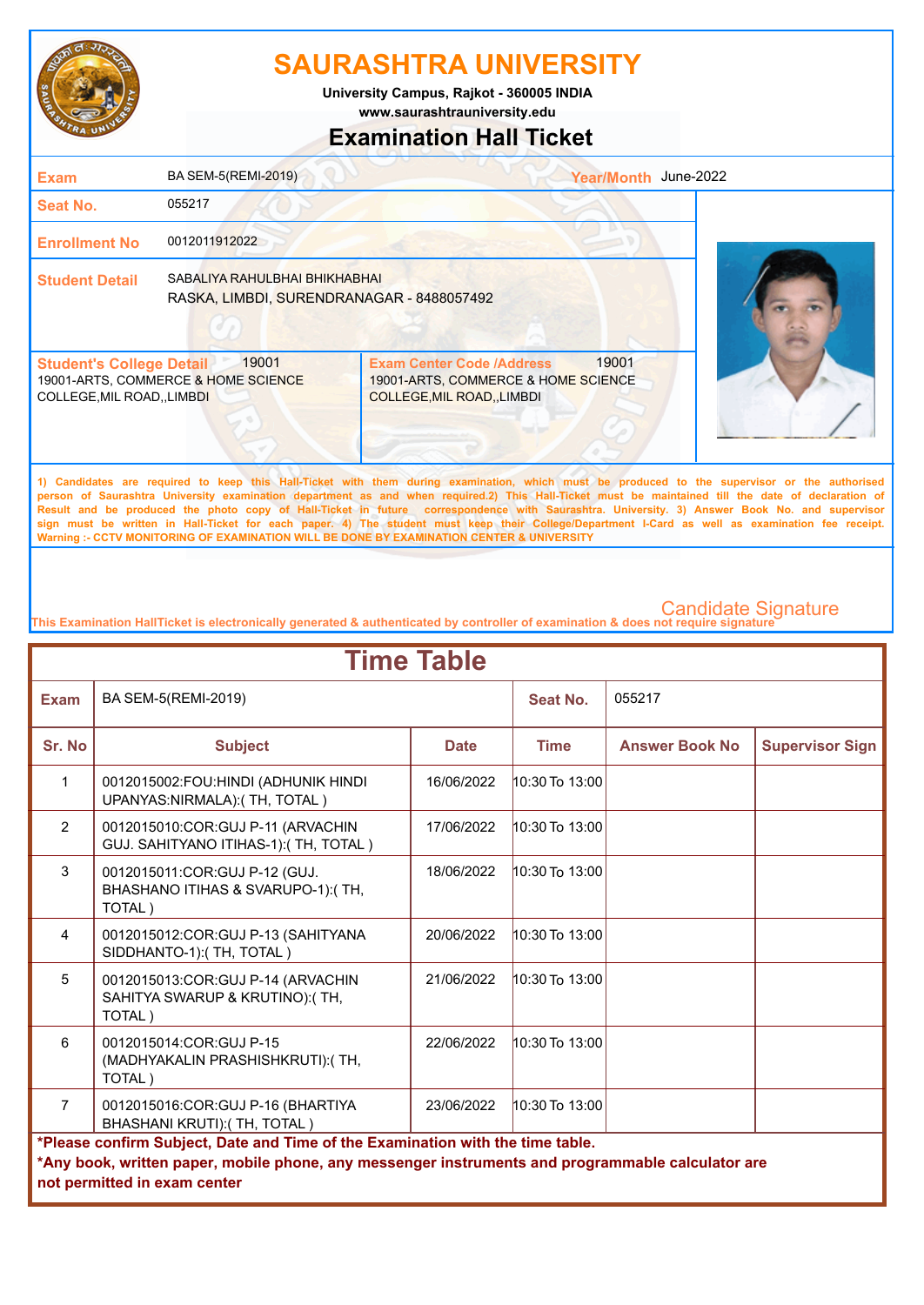

**www.saurashtrauniversity.edu University Campus, Rajkot - 360005 INDIA**

# **Examination Hall Ticket**

| <b>Exam</b>                                                    | BA SEM-5(REMI-2019)                                                      |                                                                                                        | June-2022<br><b>Year/Month</b>                                                                                                                                                                                                                                                                                                                                                                            |
|----------------------------------------------------------------|--------------------------------------------------------------------------|--------------------------------------------------------------------------------------------------------|-----------------------------------------------------------------------------------------------------------------------------------------------------------------------------------------------------------------------------------------------------------------------------------------------------------------------------------------------------------------------------------------------------------|
| <b>Seat No.</b>                                                | 055218                                                                   |                                                                                                        |                                                                                                                                                                                                                                                                                                                                                                                                           |
| <b>Enrollment No</b>                                           | 0012011912034                                                            |                                                                                                        |                                                                                                                                                                                                                                                                                                                                                                                                           |
| <b>Student Detail</b>                                          | SINDHAV ZALABHAI VITHALBHAI<br>BORNA, LIMBDI, SURENDRANAGAR - 9106708926 |                                                                                                        |                                                                                                                                                                                                                                                                                                                                                                                                           |
| <b>Student's College Detail</b><br>COLLEGE, MIL ROAD, , LIMBDI | 19001<br>19001-ARTS, COMMERCE & HOME SCIENCE                             | <b>Exam Center Code /Address</b><br>19001-ARTS, COMMERCE & HOME SCIENCE<br>COLLEGE, MIL ROAD, , LIMBDI | 19001                                                                                                                                                                                                                                                                                                                                                                                                     |
|                                                                |                                                                          |                                                                                                        | 1) Candidates are required to keep this Hall-Ticket with them during examination, which must be produced to the supervisor or the authorised<br>person of Saurashtra University examination department as and when required.2) This Hall-Ticket must be maintained till the date of declaration of<br><b>B</b> B  I  I  I  I  I  I  I  I  I  I  I  I  I  I  I  I  I  I  I  I  I  I  I  I  I  I  I  I  I . |

**Result and be produced the photo copy of Hall-Ticket in future correspondence with Saurashtra. University. 3) Answer Book No. and supervisor sign must be written in Hall-Ticket for each paper. 4) The student must keep their College/Department I-Card as well as examination fee receipt. Warning :- CCTV MONITORING OF EXAMINATION WILL BE DONE BY EXAMINATION CENTER & UNIVERSITY**

|                | <b>Time Table</b>                                                                                                                                                                                                   |             |                    |                       |                        |  |
|----------------|---------------------------------------------------------------------------------------------------------------------------------------------------------------------------------------------------------------------|-------------|--------------------|-----------------------|------------------------|--|
| <b>Exam</b>    | BA SEM-5(REMI-2019)                                                                                                                                                                                                 |             | Seat No.           | 055218                |                        |  |
| Sr. No         | <b>Subject</b>                                                                                                                                                                                                      | <b>Date</b> | <b>Time</b>        | <b>Answer Book No</b> | <b>Supervisor Sign</b> |  |
| 1              | 0012015040:COR:ECO P-12<br>(DEVELOPMENT & ECO.OF<br>ENVIRONMENT-I): (TH, TOTAL)                                                                                                                                     | 18/06/2022  | $10:30$ To $13:00$ |                       |                        |  |
| $\mathcal{P}$  | 0012015042:COR:ECO P-13<br>(COMPARATIVE STUDY OF ECO.<br>SYSTEM-I): (TH, TOTAL)                                                                                                                                     | 20/06/2022  | $10:30$ To $13:00$ |                       |                        |  |
| 3              | 0012015044:COR:ECO P-14<br>(INTERNATIONAL ECONOMICS-I): (TH,<br>TOTAL)                                                                                                                                              | 21/06/2022  | $10:30$ To $13:00$ |                       |                        |  |
| $\overline{4}$ | 0012015045:COR:ECO P-15 (HISTORY OF<br>ECONOMICS THOUGHT-I): (TH, TOTAL)                                                                                                                                            | 22/06/2022  | 10:30 To 13:00     |                       |                        |  |
| 5              | 0012015048:COR:ECO P-16 (COMPUTER<br>& ITS APP. IN ECONOMICS-I):(TH, TOTAL                                                                                                                                          | 23/06/2022  | $10:30$ To 12:30   |                       |                        |  |
|                | *Please confirm Subject, Date and Time of the Examination with the time table.<br>*Any book, written paper, mobile phone, any messenger instruments and programmable calculator are<br>not permitted in exam center |             |                    |                       |                        |  |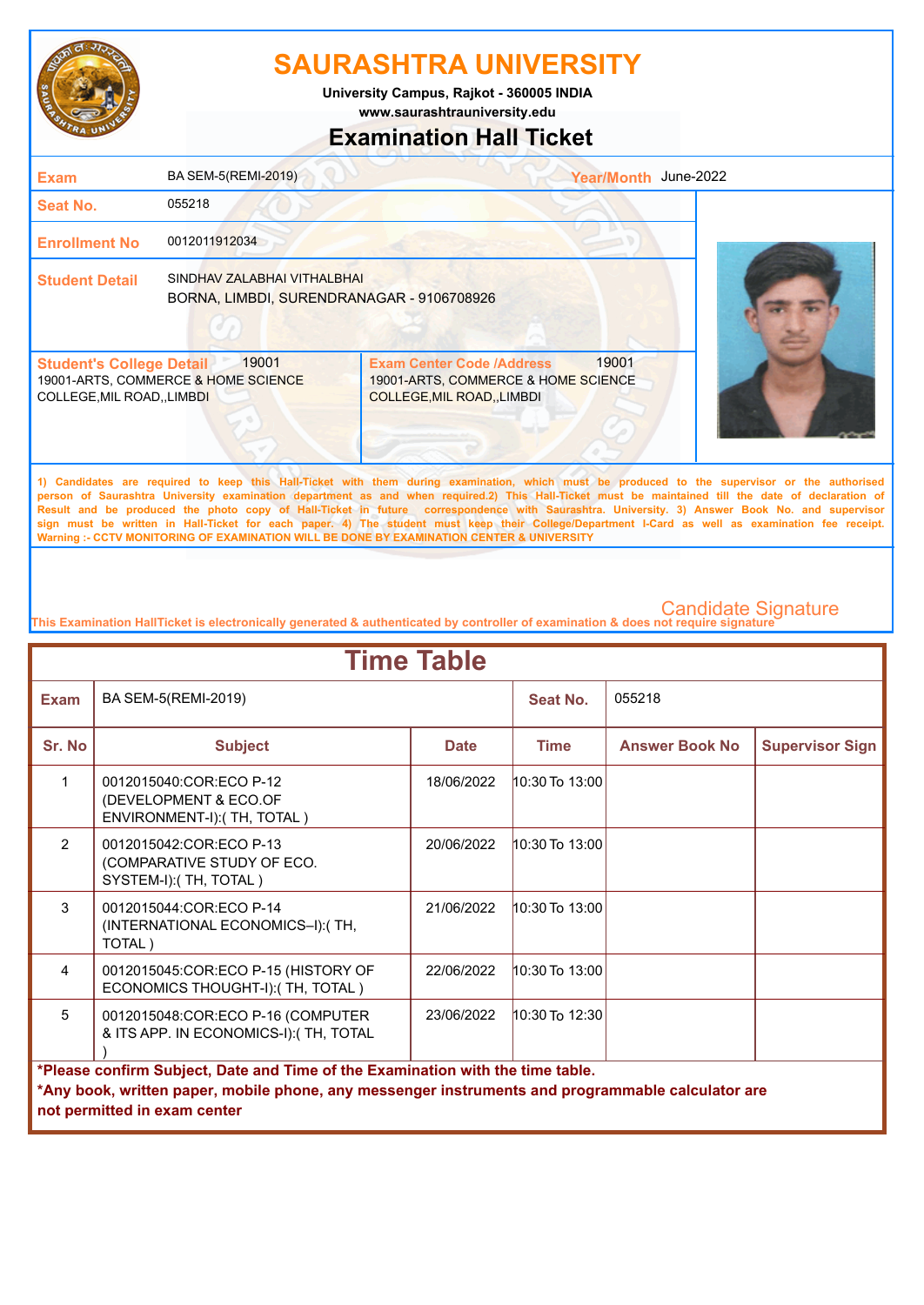

**www.saurashtrauniversity.edu University Campus, Rajkot - 360005 INDIA**

## **Examination Hall Ticket**

| <b>Exam</b>                                                    | BA SEM-5(REMI-2019)                                                        |                                                                                                               | June-2022<br><b>Year/Month</b>                                                                                                              |
|----------------------------------------------------------------|----------------------------------------------------------------------------|---------------------------------------------------------------------------------------------------------------|---------------------------------------------------------------------------------------------------------------------------------------------|
| <b>Seat No.</b>                                                | 055219                                                                     |                                                                                                               |                                                                                                                                             |
| <b>Enrollment No</b>                                           | 0012011912032                                                              |                                                                                                               |                                                                                                                                             |
| <b>Student Detail</b>                                          | SINDHAV LAXMIBEN NAVGHANBHAI<br>UNTADI, LIMBDI, SURENDRANAGAR - 9974430334 |                                                                                                               |                                                                                                                                             |
| <b>Student's College Detail</b><br>COLLEGE, MIL ROAD, , LIMBDI | 19001<br>19001-ARTS, COMMERCE & HOME SCIENCE                               | <b>Exam Center Code /Address</b><br>19001-ARTS, COMMERCE & HOME SCIENCE<br><b>COLLEGE, MIL ROAD, , LIMBDI</b> | 19001                                                                                                                                       |
|                                                                |                                                                            |                                                                                                               | 4) Condidates are required to keep this Unil Tigket with them during avanination which must be produced to the aupenvisor or the authorized |

**1) Candidates are required to keep this Hall-Ticket with them during examination, which must be produced to the supervisor or the authorised person of Saurashtra University examination department as and when required.2) This Hall-Ticket must be maintained till the date of declaration of Result and be produced the photo copy of Hall-Ticket in future correspondence with Saurashtra. University. 3) Answer Book No. and supervisor sign must be written in Hall-Ticket for each paper. 4) The student must keep their College/Department I-Card as well as examination fee receipt. Warning :- CCTV MONITORING OF EXAMINATION WILL BE DONE BY EXAMINATION CENTER & UNIVERSITY**

|                                                                                                                                                                                                                     | <b>Time Table</b>                                                             |             |                    |                       |                        |  |
|---------------------------------------------------------------------------------------------------------------------------------------------------------------------------------------------------------------------|-------------------------------------------------------------------------------|-------------|--------------------|-----------------------|------------------------|--|
| Exam                                                                                                                                                                                                                | BA SEM-5(REMI-2019)                                                           |             | Seat No.           | 055219                |                        |  |
| Sr. No                                                                                                                                                                                                              | <b>Subject</b>                                                                | <b>Date</b> | <b>Time</b>        | <b>Answer Book No</b> | <b>Supervisor Sign</b> |  |
| $\mathbf{1}$                                                                                                                                                                                                        | 0012015011:COR:GUJ P-12 (GUJ.<br>BHASHANO ITIHAS & SVARUPO-1):(TH,<br>TOTAL)  | 18/06/2022  | $10:30$ To $13:00$ |                       |                        |  |
| $\overline{2}$                                                                                                                                                                                                      | 0012015012: COR: GUJ P-13 (SAHITYANA<br>SIDDHANTO-1): (TH, TOTAL)             | 20/06/2022  | $10:30$ To $13:00$ |                       |                        |  |
| 3                                                                                                                                                                                                                   | 0012015013:COR:GUJ P-14 (ARVACHIN<br>SAHITYA SWARUP & KRUTINO):(TH,<br>TOTAL) | 21/06/2022  | $10:30$ To $13:00$ |                       |                        |  |
| $\overline{4}$                                                                                                                                                                                                      | 0012015014:COR:GUJ P-15<br>(MADHYAKALIN PRASHISHKRUTI): (TH,<br>TOTAL)        | 22/06/2022  | $10:30$ To $13:00$ |                       |                        |  |
| 5                                                                                                                                                                                                                   | 0012015016:COR:GUJ P-16 (BHARTIYA<br>BHASHANI KRUTI): (TH, TOTAL)             | 23/06/2022  | $10:30$ To $13:00$ |                       |                        |  |
| *Please confirm Subject, Date and Time of the Examination with the time table.<br>*Any book, written paper, mobile phone, any messenger instruments and programmable calculator are<br>not permitted in exam center |                                                                               |             |                    |                       |                        |  |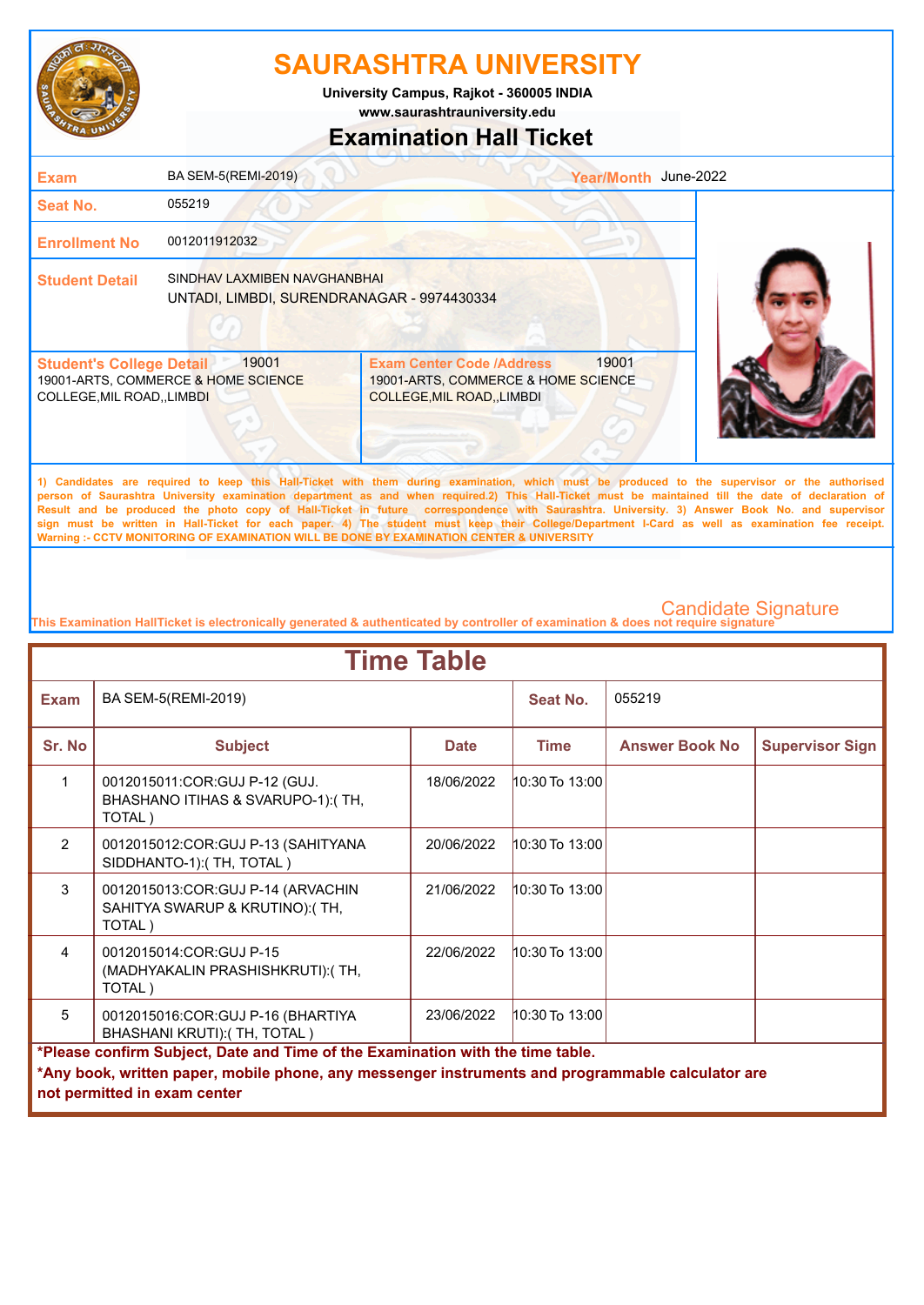

**University Campus, Rajkot - 360005 INDIA**

**www.saurashtrauniversity.edu**

## **Examination Hall Ticket**

| <b>Exam</b>                                                          | BA SEM-5(REMI-2019)                                                          |                                                                                                             | Year/Month June-2022 |
|----------------------------------------------------------------------|------------------------------------------------------------------------------|-------------------------------------------------------------------------------------------------------------|----------------------|
| <b>Seat No.</b>                                                      | 055220                                                                       |                                                                                                             |                      |
| <b>Enrollment No</b>                                                 | 0012011911987                                                                |                                                                                                             |                      |
| <b>Student Detail</b>                                                | <b>MORI RAJENDRA LALJIBHAI</b><br>BORANA, LIMBDI, SURENDRANAGAR - 7990118198 |                                                                                                             |                      |
| <b>Student's College Detail</b><br><b>COLLEGE, MIL ROAD,, LIMBDI</b> | 19001<br>19001-ARTS, COMMERCE & HOME SCIENCE                                 | <b>Exam Center Code /Address</b><br>19001-ARTS, COMMERCE & HOME SCIENCE<br><b>COLLEGE, MIL ROAD, LIMBDI</b> | 19001                |
|                                                                      |                                                                              |                                                                                                             |                      |

**1) Candidates are required to keep this Hall-Ticket with them during examination, which must be produced to the supervisor or the authorised person of Saurashtra University examination department as and when required.2) This Hall-Ticket must be maintained till the date of declaration of Result and be produced the photo copy of Hall-Ticket in future correspondence with Saurashtra. University. 3) Answer Book No. and supervisor sign must be written in Hall-Ticket for each paper. 4) The student must keep their College/Department I-Card as well as examination fee receipt. Warning :- CCTV MONITORING OF EXAMINATION WILL BE DONE BY EXAMINATION CENTER & UNIVERSITY**

| <b>Time Table</b> |                                                                                                   |             |                |                       |                        |  |
|-------------------|---------------------------------------------------------------------------------------------------|-------------|----------------|-----------------------|------------------------|--|
| <b>Exam</b>       | BA SEM-5(REMI-2019)                                                                               |             | Seat No.       | 055220                |                        |  |
| Sr. No            | <b>Subject</b>                                                                                    | <b>Date</b> | <b>Time</b>    | <b>Answer Book No</b> | <b>Supervisor Sign</b> |  |
|                   | 0012015010:COR:GUJ P-11 (ARVACHIN<br>GUJ. SAHITYANO ITIHAS-1): (TH, TOTAL)                        | 17/06/2022  | 10:30 To 13:00 |                       |                        |  |
| 2                 | 0012015012: COR: GUJ P-13 (SAHITYANA<br>SIDDHANTO-1):(TH, TOTAL)                                  | 20/06/2022  | 10:30 To 13:00 |                       |                        |  |
| 3                 | 0012015013:COR:GUJ P-14 (ARVACHIN<br>SAHITYA SWARUP & KRUTINO):(TH,<br>TOTAL)                     | 21/06/2022  | 10:30 To 13:00 |                       |                        |  |
| $\overline{4}$    | 0012015014:COR:GUJ P-15<br>(MADHYAKALIN PRASHISHKRUTI): (TH,<br>TOTAL)                            | 22/06/2022  | 10:30 To 13:00 |                       |                        |  |
| 5                 | 0012015016:COR:GUJ P-16 (BHARTIYA<br>BHASHANI KRUTI): (TH, TOTAL)                                 | 23/06/2022  | 10:30 To 13:00 |                       |                        |  |
|                   | *Please confirm Subject, Date and Time of the Examination with the time table.                    |             |                |                       |                        |  |
|                   | *Any book, written paper, mobile phone, any messenger instruments and programmable calculator are |             |                |                       |                        |  |
|                   | not permitted in exam center                                                                      |             |                |                       |                        |  |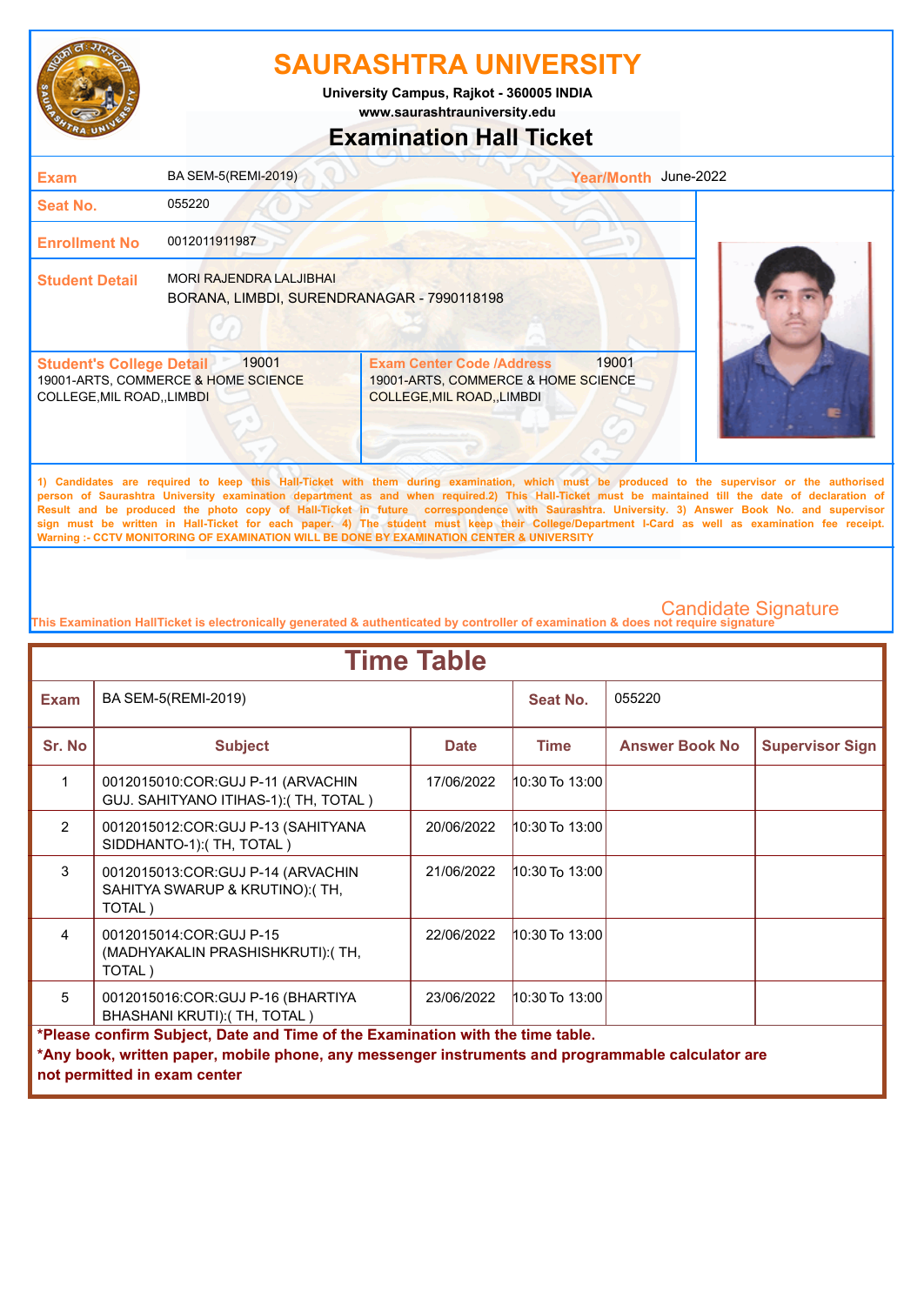

**www.saurashtrauniversity.edu University Campus, Rajkot - 360005 INDIA**

**Examination Hall Ticket**

| <b>Exam</b>                                                   | BA SEM-5(REMI-2019)                                                                                                     |                                                                                                                                                                                                                                                                                                                                                                                                                                                                                                                                                                                                                                                                                                     | Year/Month June-2022 |  |
|---------------------------------------------------------------|-------------------------------------------------------------------------------------------------------------------------|-----------------------------------------------------------------------------------------------------------------------------------------------------------------------------------------------------------------------------------------------------------------------------------------------------------------------------------------------------------------------------------------------------------------------------------------------------------------------------------------------------------------------------------------------------------------------------------------------------------------------------------------------------------------------------------------------------|----------------------|--|
| Seat No.                                                      | 055221                                                                                                                  |                                                                                                                                                                                                                                                                                                                                                                                                                                                                                                                                                                                                                                                                                                     |                      |  |
| <b>Enrollment No</b>                                          | 0012011911967                                                                                                           |                                                                                                                                                                                                                                                                                                                                                                                                                                                                                                                                                                                                                                                                                                     |                      |  |
| <b>Student Detail</b>                                         | MAKWANA SAROJBEN GIRDHARBHAI<br>KHAKH CHOWK SOCIETY<br><b>NADI KANTHE</b><br>LIMBDI, LIMBDI, SURENDRANAGAR - 9574197792 |                                                                                                                                                                                                                                                                                                                                                                                                                                                                                                                                                                                                                                                                                                     |                      |  |
| <b>Student's College Detail</b><br>COLLEGE, MIL ROAD,, LIMBDI | 19001<br>19001-ARTS, COMMERCE & HOME SCIENCE                                                                            | <b>Exam Center Code /Address</b><br>19001-ARTS, COMMERCE & HOME SCIENCE<br>COLLEGE, MIL ROAD, , LIMBDI                                                                                                                                                                                                                                                                                                                                                                                                                                                                                                                                                                                              | 19001                |  |
|                                                               |                                                                                                                         | 1) Candidates are required to keep this Hall-Ticket with them during examination, which must be produced to the supervisor or the authorised<br>person of Saurashtra University examination department as and when required.2) This Hall-Ticket must be maintained till the date of declaration of<br>Result and be produced the photo copy of Hall-Ticket in future correspondence with Saurashtra. University. 3) Answer Book No. and supervisor<br>sign must be written in Hall-Ticket for each paper. 4) The student must keep their College/Department I-Card as well as examination fee receipt.<br>Warning :- CCTV MONITORING OF EXAMINATION WILL BE DONE BY EXAMINATION CENTER & UNIVERSITY |                      |  |
|                                                               |                                                                                                                         |                                                                                                                                                                                                                                                                                                                                                                                                                                                                                                                                                                                                                                                                                                     |                      |  |

| <b>Time Table</b> |                                                                                                                                                                                                                     |             |                    |                       |                        |  |
|-------------------|---------------------------------------------------------------------------------------------------------------------------------------------------------------------------------------------------------------------|-------------|--------------------|-----------------------|------------------------|--|
| <b>Exam</b>       | BA SEM-5(REMI-2019)                                                                                                                                                                                                 |             | Seat No.           | 055221                |                        |  |
| Sr. No            | <b>Subject</b>                                                                                                                                                                                                      | <b>Date</b> | <b>Time</b>        | <b>Answer Book No</b> | <b>Supervisor Sign</b> |  |
| 1                 | 0012015010:COR:GUJ P-11 (ARVACHIN<br>GUJ. SAHITYANO ITIHAS-1): (TH, TOTAL)                                                                                                                                          | 17/06/2022  | $10:30$ To $13:00$ |                       |                        |  |
| 2                 | 0012015011:COR:GUJ P-12 (GUJ.<br>BHASHANO ITIHAS & SVARUPO-1):(TH,<br>TOTAL)                                                                                                                                        | 18/06/2022  | $10:30$ To $13:00$ |                       |                        |  |
| 3                 | 0012015012:COR:GUJ P-13 (SAHITYANA<br>SIDDHANTO-1):(TH, TOTAL)                                                                                                                                                      | 20/06/2022  | 10:30 To 13:00     |                       |                        |  |
| 4                 | 0012015013:COR:GUJ P-14 (ARVACHIN<br>SAHITYA SWARUP & KRUTINO):(TH,<br>TOTAL)                                                                                                                                       | 21/06/2022  | $10:30$ To $13:00$ |                       |                        |  |
| 5                 | 0012015014:COR:GUJ P-15<br>(MADHYAKALIN PRASHISHKRUTI): (TH,<br>TOTAL)                                                                                                                                              | 22/06/2022  | $10:30$ To $13:00$ |                       |                        |  |
|                   | *Please confirm Subject, Date and Time of the Examination with the time table.<br>*Any book, written paper, mobile phone, any messenger instruments and programmable calculator are<br>not permitted in exam center |             |                    |                       |                        |  |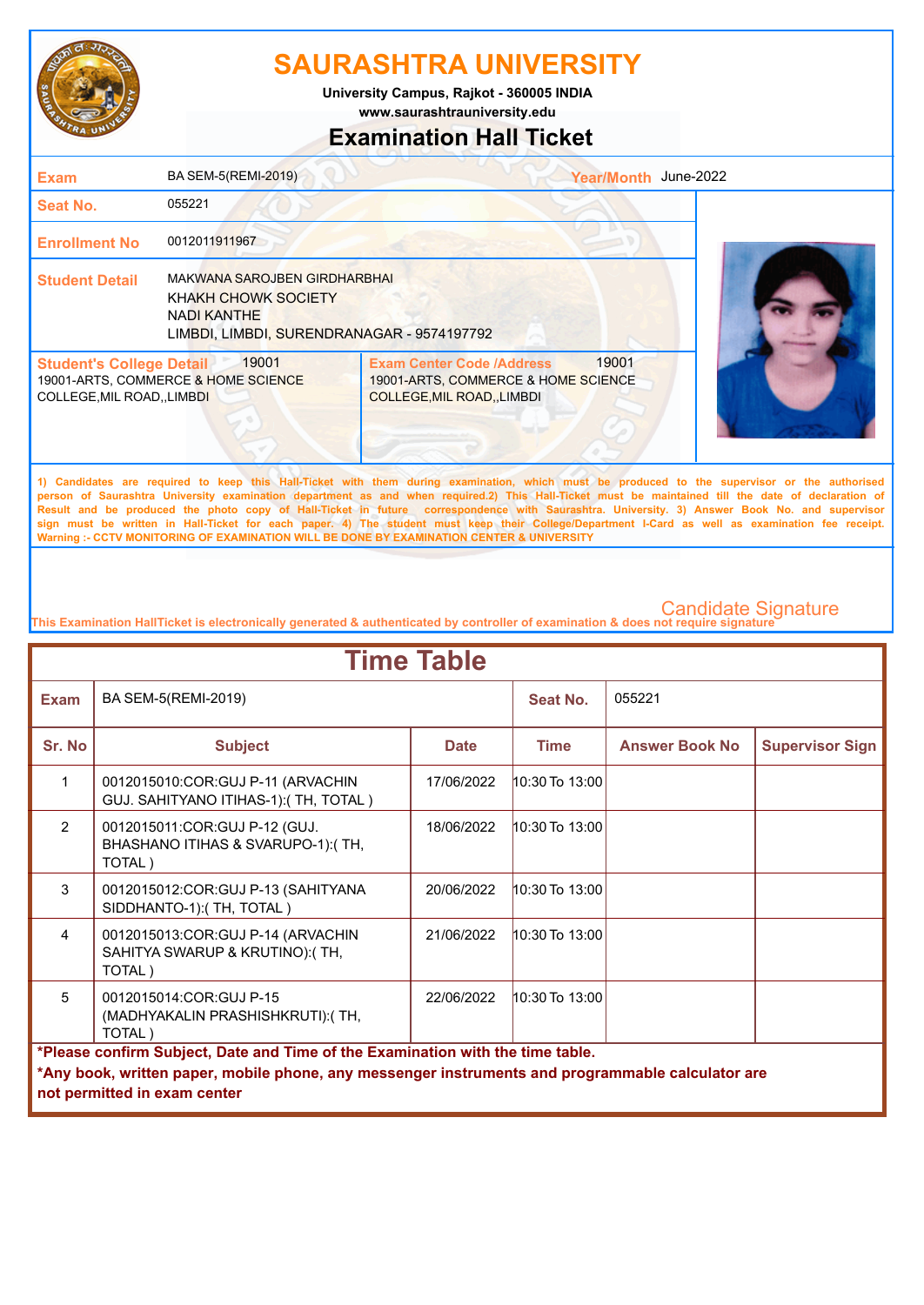

**www.saurashtrauniversity.edu University Campus, Rajkot - 360005 INDIA**

# **Examination Hall Ticket**

| <b>Exam</b>                                                    | BA SEM-5(REMI-2019)                                                              |                                                                                                                                                                                                                                                                                                                                                                                                                                                    | June-2022<br>Year/Month |  |
|----------------------------------------------------------------|----------------------------------------------------------------------------------|----------------------------------------------------------------------------------------------------------------------------------------------------------------------------------------------------------------------------------------------------------------------------------------------------------------------------------------------------------------------------------------------------------------------------------------------------|-------------------------|--|
| <b>Seat No.</b>                                                | 055222                                                                           |                                                                                                                                                                                                                                                                                                                                                                                                                                                    |                         |  |
| <b>Enrollment No</b>                                           | 0012011911901                                                                    |                                                                                                                                                                                                                                                                                                                                                                                                                                                    |                         |  |
| <b>Student Detail</b>                                          | BAVALIYA RAVGUNBHAI VASUDEVBHAI<br>NATVARGADH, LIMBDI, SURENDRANAGAR - 815006757 |                                                                                                                                                                                                                                                                                                                                                                                                                                                    |                         |  |
| <b>Student's College Detail</b><br>COLLEGE, MIL ROAD, , LIMBDI | 19001<br>19001-ARTS, COMMERCE & HOME SCIENCE                                     | <b>Exam Center Code /Address</b><br>19001-ARTS, COMMERCE & HOME SCIENCE<br><b>COLLEGE, MIL ROAD, LIMBDI</b>                                                                                                                                                                                                                                                                                                                                        | 19001                   |  |
|                                                                |                                                                                  | 1) Candidates are required to keep this Hall-Ticket with them during examination, which must be produced to the supervisor or the authorised<br>person of Saurashtra University examination department as and when required.2) This Hall-Ticket must be maintained till the date of declaration of<br>Result and be produced the photo copy of Hall-Ticket in future correspondence with Saurashtra. University, 3) Answer Book No. and supervisor |                         |  |

**Result and be produced the photo copy of Hall-Ticket in future correspondence with Saurashtra. University. 3) Answer Book No. and supervisor sign must be written in Hall-Ticket for each paper. 4) The student must keep their College/Department I-Card as well as examination fee receipt. Warning :- CCTV MONITORING OF EXAMINATION WILL BE DONE BY EXAMINATION CENTER & UNIVERSITY**

| <b>Time Table</b>                                                                                                                                                                                                   |                                                                              |             |                    |                       |                        |  |
|---------------------------------------------------------------------------------------------------------------------------------------------------------------------------------------------------------------------|------------------------------------------------------------------------------|-------------|--------------------|-----------------------|------------------------|--|
| <b>Exam</b>                                                                                                                                                                                                         | BA SEM-5(REMI-2019)                                                          |             | Seat No.           | 055222                |                        |  |
| Sr. No                                                                                                                                                                                                              | <b>Subject</b>                                                               | <b>Date</b> | <b>Time</b>        | <b>Answer Book No</b> | <b>Supervisor Sign</b> |  |
| 1                                                                                                                                                                                                                   | 0012015002:FOU:HINDI (ADHUNIK HINDI<br>UPANYAS:NIRMALA):(TH, TOTAL)          | 16/06/2022  | 10:30 To 13:00     |                       |                        |  |
| $\overline{2}$                                                                                                                                                                                                      | 0012015010:COR:GUJ P-11 (ARVACHIN<br>GUJ. SAHITYANO ITIHAS-1): (TH, TOTAL)   | 17/06/2022  | 10:30 To 13:00     |                       |                        |  |
| $\mathcal{S}$                                                                                                                                                                                                       | 0012015011:COR:GUJ P-12 (GUJ.<br>BHASHANO ITIHAS & SVARUPO-1):(TH,<br>TOTAL) | 18/06/2022  | 10:30 To 13:00     |                       |                        |  |
| $\overline{4}$                                                                                                                                                                                                      | 0012015012: COR: GUJ P-13 (SAHITYANA<br>SIDDHANTO-1): (TH, TOTAL)            | 20/06/2022  | 10:30 To 13:00     |                       |                        |  |
| 5                                                                                                                                                                                                                   | 0012015014:COR:GUJ P-15<br>(MADHYAKALIN PRASHISHKRUTI): (TH,<br>TOTAL)       | 22/06/2022  | $10:30$ To $13:00$ |                       |                        |  |
| *Please confirm Subject, Date and Time of the Examination with the time table.<br>*Any book, written paper, mobile phone, any messenger instruments and programmable calculator are<br>not permitted in exam center |                                                                              |             |                    |                       |                        |  |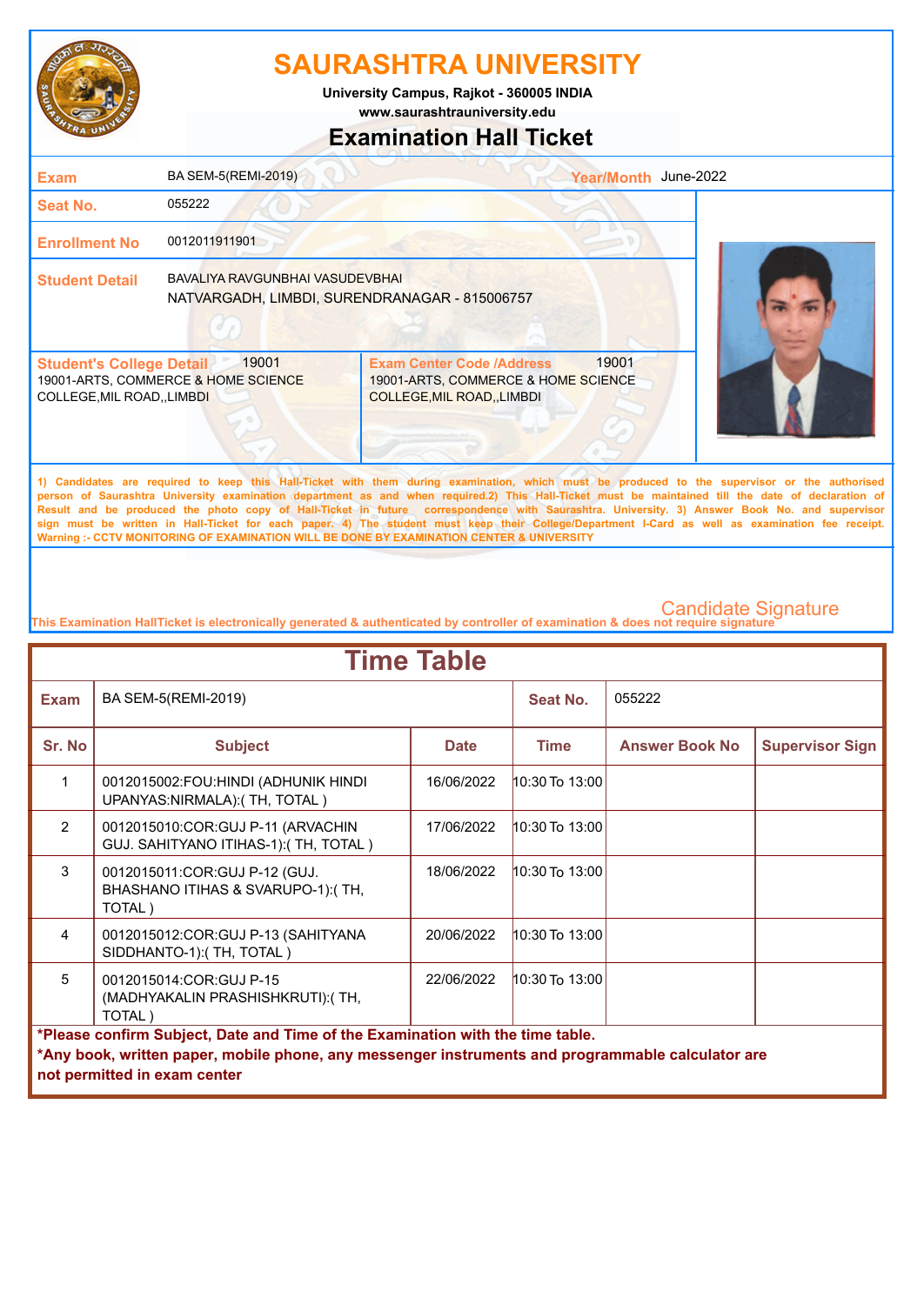

**www.saurashtrauniversity.edu University Campus, Rajkot - 360005 INDIA**

# **Examination Hall Ticket**

## 19001-ARTS, COMMERCE & HOME SCIENCE COLLEGE,MIL ROAD,,LIMBDI 19001-ARTS, COMMERCE & HOME SCIENCE COLLEGE,MIL ROAD,,LIMBDI **Student's College Detail | 19001 Student Detail** METALIYA NIKULBHAI JAGDISHBHAI **Enrollment No** 0012011911982 **Seat No.** 055223 **Exam** BA SEM-5(REMI-2019) **1) Candidates are required to keep this Hall-Ticket with them during examination, which must be produced to the supervisor or the authorised**  Exam Center Code /Address 19001 Year/Month June-2022 NANA TIMBALA, LIMBDI, SURENDRANAGAR - 6354684794

**person of Saurashtra University examination department as and when required.2) This Hall-Ticket must be maintained till the date of declaration of Result and be produced the photo copy of Hall-Ticket in future correspondence with Saurashtra. University. 3) Answer Book No. and supervisor sign must be written in Hall-Ticket for each paper. 4) The student must keep their College/Department I-Card as well as examination fee receipt. Warning :- CCTV MONITORING OF EXAMINATION WILL BE DONE BY EXAMINATION CENTER & UNIVERSITY**

| <b>Time Table</b>                                                                                                                                                                                                   |                                                                              |             |                    |                       |                        |  |
|---------------------------------------------------------------------------------------------------------------------------------------------------------------------------------------------------------------------|------------------------------------------------------------------------------|-------------|--------------------|-----------------------|------------------------|--|
| <b>Exam</b>                                                                                                                                                                                                         | BA SEM-5(REMI-2019)                                                          |             | Seat No.           | 055223                |                        |  |
| Sr. No                                                                                                                                                                                                              | <b>Subject</b>                                                               | <b>Date</b> | <b>Time</b>        | <b>Answer Book No</b> | <b>Supervisor Sign</b> |  |
|                                                                                                                                                                                                                     | 0012015010:COR:GUJ P-11 (ARVACHIN<br>GUJ. SAHITYANO ITIHAS-1): (TH, TOTAL)   | 17/06/2022  | 10:30 To 13:00     |                       |                        |  |
| $\mathcal{P}$                                                                                                                                                                                                       | 0012015011:COR:GUJ P-12 (GUJ.<br>BHASHANO ITIHAS & SVARUPO-1):(TH,<br>TOTAL) | 18/06/2022  | $10:30$ To $13:00$ |                       |                        |  |
| $\mathcal{R}$                                                                                                                                                                                                       | 0012015014:COR:GUJ P-15<br>(MADHYAKALIN PRASHISHKRUTI): (TH,<br>TOTAL)       | 22/06/2022  | $10:30$ To $13:00$ |                       |                        |  |
| *Please confirm Subject, Date and Time of the Examination with the time table.<br>*Any book, written paper, mobile phone, any messenger instruments and programmable calculator are<br>not permitted in exam center |                                                                              |             |                    |                       |                        |  |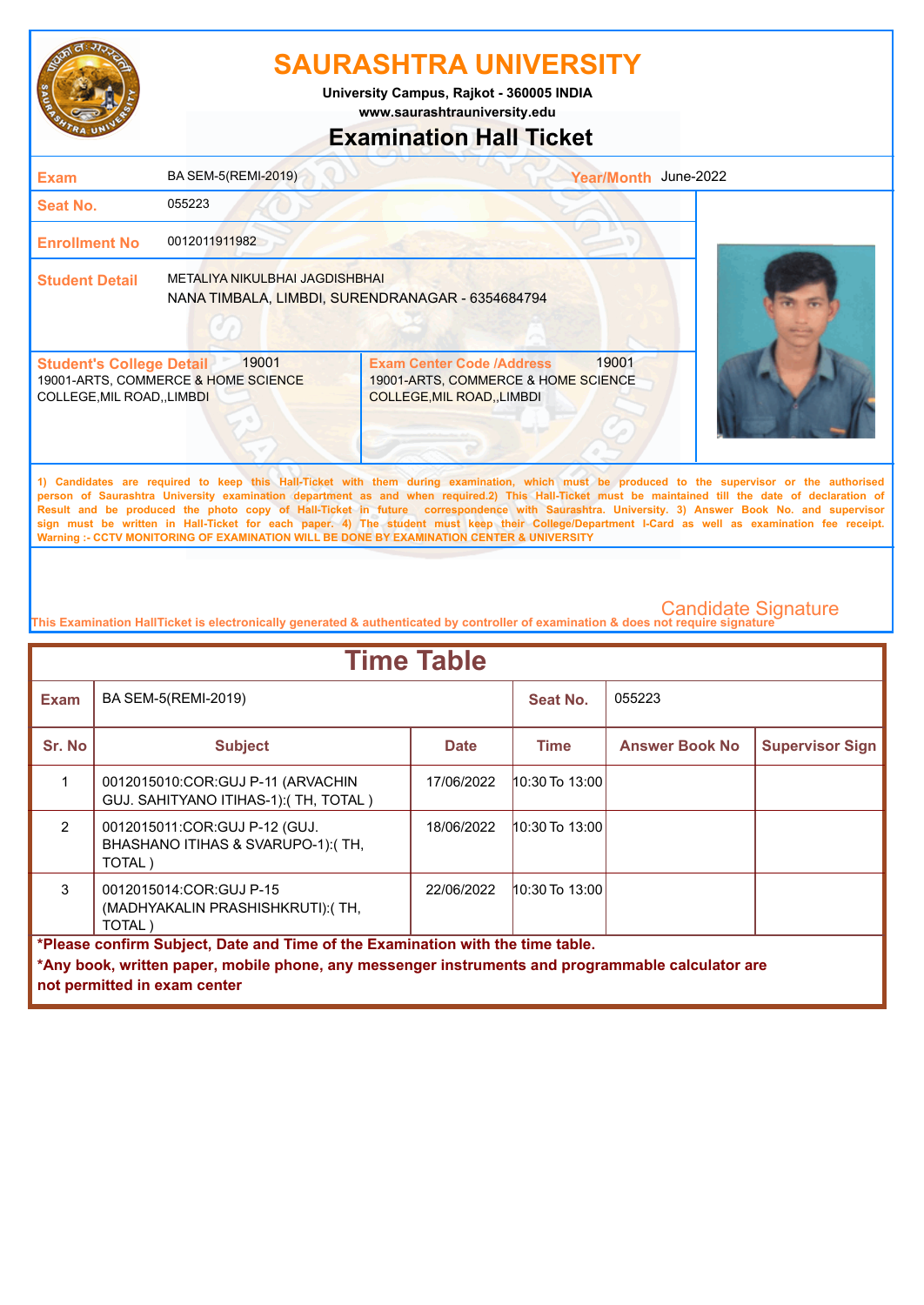

**University Campus, Rajkot - 360005 INDIA**

**www.saurashtrauniversity.edu**

## **Examination Hall Ticket**

| <b>Exam</b>                                                    | BA SEM-5(REMI-2019)                          |                                                                                                                                                                                                                                                                                                    | Year/Month June-2022 |  |
|----------------------------------------------------------------|----------------------------------------------|----------------------------------------------------------------------------------------------------------------------------------------------------------------------------------------------------------------------------------------------------------------------------------------------------|----------------------|--|
| Seat No.                                                       | 055224                                       |                                                                                                                                                                                                                                                                                                    |                      |  |
| <b>Enrollment No</b>                                           | 0012011912053                                |                                                                                                                                                                                                                                                                                                    |                      |  |
| <b>Student Detail</b>                                          | VADEKHANIYA NILESHBHAI KANTIBHAI             | NANA TIMABALA, LIMBDI, SURENDRANAGAR - 7359591590                                                                                                                                                                                                                                                  |                      |  |
| <b>Student's College Detail</b><br>COLLEGE, MIL ROAD, , LIMBDI | 19001<br>19001-ARTS, COMMERCE & HOME SCIENCE | <b>Exam Center Code /Address</b><br>19001-ARTS, COMMERCE & HOME SCIENCE<br>COLLEGE, MIL ROAD, LIMBDI                                                                                                                                                                                               | 19001                |  |
|                                                                |                                              | 1) Candidates are required to keep this Hall-Ticket with them during examination, which must be produced to the supervisor or the authorised<br>nerson of Saurashtra University examination denartment as and when required 2) This Hall-Ticket must be maintained till the date of declaration of |                      |  |

**person of Saurashtra University examination department as and when required.2) This Hall-Ticket must be maintained till the date of declaration of Result and be produced the photo copy of Hall-Ticket in future correspondence with Saurashtra. University. 3) Answer Book No. and supervisor sign must be written in Hall-Ticket for each paper. 4) The student must keep their College/Department I-Card as well as examination fee receipt. Warning :- CCTV MONITORING OF EXAMINATION WILL BE DONE BY EXAMINATION CENTER & UNIVERSITY**

| <b>Time Table</b>                                                                                                                                                                                                   |                                                                                |             |                    |                       |                        |  |
|---------------------------------------------------------------------------------------------------------------------------------------------------------------------------------------------------------------------|--------------------------------------------------------------------------------|-------------|--------------------|-----------------------|------------------------|--|
| <b>Exam</b>                                                                                                                                                                                                         | BA SEM-5(REMI-2019)                                                            |             | Seat No.           | 055224                |                        |  |
| Sr. No                                                                                                                                                                                                              | <b>Subject</b>                                                                 | <b>Date</b> | <b>Time</b>        | <b>Answer Book No</b> | <b>Supervisor Sign</b> |  |
|                                                                                                                                                                                                                     | 0012015010:COR:GUJ P-11 (ARVACHIN<br>GUJ. SAHITYANO ITIHAS-1): (TH, TOTAL)     | 17/06/2022  | 10:30 To 13:00     |                       |                        |  |
| $\mathcal{P}$                                                                                                                                                                                                       | 0012015011: COR: GUJ P-12 (GUJ.<br>BHASHANO ITIHAS & SVARUPO-1):(TH,<br>TOTAL) | 18/06/2022  | $10:30$ To $13:00$ |                       |                        |  |
| $\mathcal{S}$                                                                                                                                                                                                       | 0012015014:COR:GUJ P-15<br>(MADHYAKALIN PRASHISHKRUTI): (TH,<br>TOTAL)         | 22/06/2022  | 10:30 To 13:00     |                       |                        |  |
| *Please confirm Subject, Date and Time of the Examination with the time table.<br>*Any book, written paper, mobile phone, any messenger instruments and programmable calculator are<br>not permitted in exam center |                                                                                |             |                    |                       |                        |  |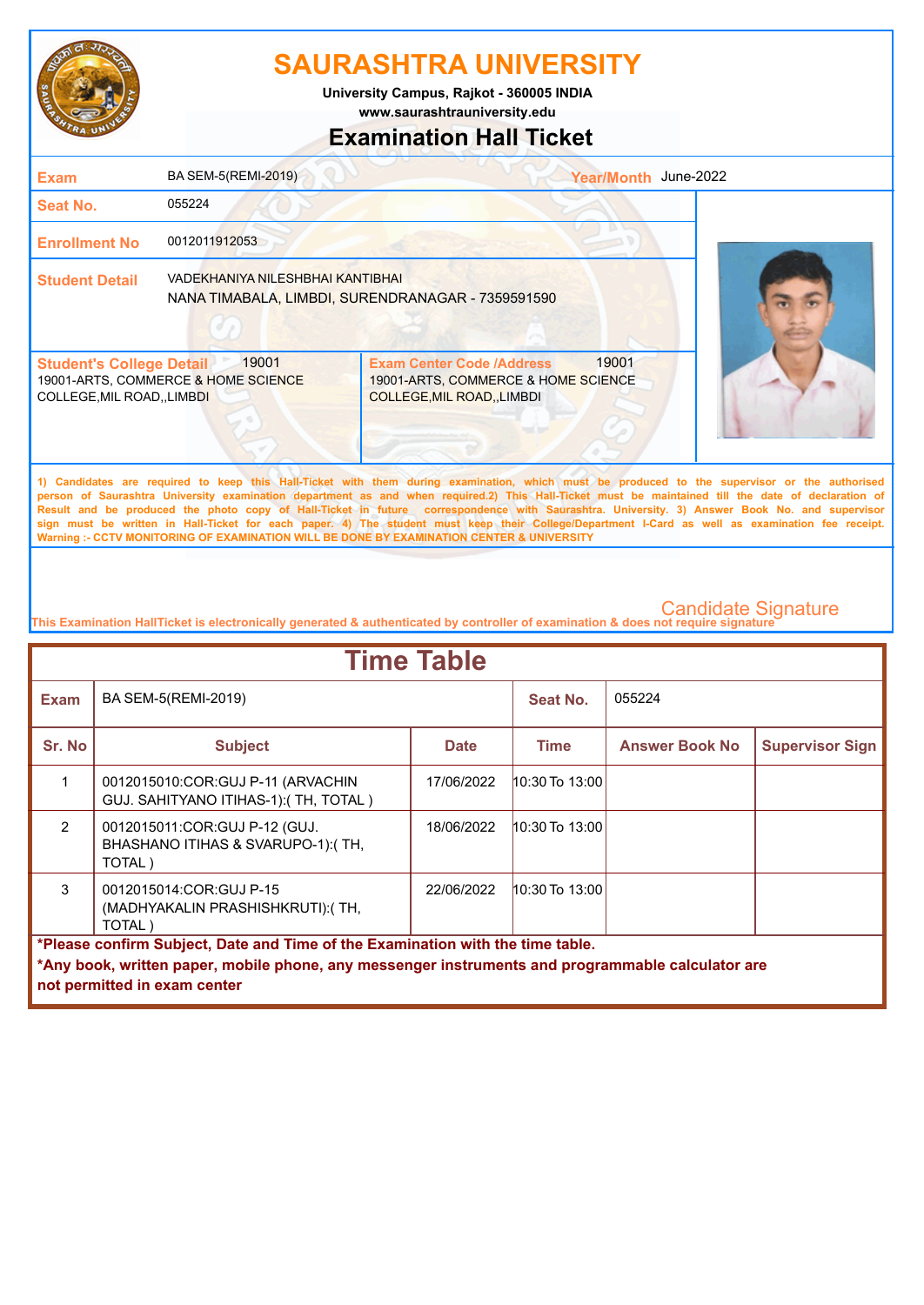

**www.saurashtrauniversity.edu University Campus, Rajkot - 360005 INDIA**

## **Examination Hall Ticket**

| <b>Exam</b>                                                    | BA SEM-5(REMI-2019)                                                                                                                |                                                                                                                                                                                                                                                                                                                                                                                                                                                                         | Year/Month June-2022 |  |
|----------------------------------------------------------------|------------------------------------------------------------------------------------------------------------------------------------|-------------------------------------------------------------------------------------------------------------------------------------------------------------------------------------------------------------------------------------------------------------------------------------------------------------------------------------------------------------------------------------------------------------------------------------------------------------------------|----------------------|--|
| <b>Seat No.</b>                                                | 055225                                                                                                                             |                                                                                                                                                                                                                                                                                                                                                                                                                                                                         |                      |  |
| <b>Enrollment No</b>                                           | 0012011911944                                                                                                                      |                                                                                                                                                                                                                                                                                                                                                                                                                                                                         |                      |  |
| <b>Student Detail</b>                                          | <b>JOGRANA SURESH JIVRAMBHAI</b><br><b>BHARWAD NESH</b><br><b>BEHIND POST OFFICE</b><br>LIMBDI, LIMBDI, SURENDRANAGAR - 9737696896 |                                                                                                                                                                                                                                                                                                                                                                                                                                                                         |                      |  |
| <b>Student's College Detail</b><br>COLLEGE, MIL ROAD, , LIMBDI | 19001<br>19001-ARTS, COMMERCE & HOME SCIENCE                                                                                       | <b>Exam Center Code /Address</b><br>19001-ARTS, COMMERCE & HOME SCIENCE<br>COLLEGE, MIL ROAD, , LIMBDI                                                                                                                                                                                                                                                                                                                                                                  | 19001                |  |
|                                                                |                                                                                                                                    | 1) Candidates are required to keep this Hall-Ticket with them during examination, which must be produced to the supervisor or the authorised<br>person of Saurashtra University examination department as and when required.2) This Hall-Ticket must be maintained till the date of declaration of<br>Brick and he acceleral the chief, received the Fields in Automobile (clumpholatical cold) (Britandian Habrication Automobile Britan Habrication), and concentrate |                      |  |

**Result and be produced the photo copy of Hall-Ticket in future correspondence with Saurashtra. University. 3) Answer Book No. and supervisor sign must be written in Hall-Ticket for each paper. 4) The student must keep their College/Department I-Card as well as examination fee receipt. Warning :- CCTV MONITORING OF EXAMINATION WILL BE DONE BY EXAMINATION CENTER & UNIVERSITY**

| <b>Time Table</b>                                                                                                                                                                                                   |                                                                              |             |                    |                       |                        |  |
|---------------------------------------------------------------------------------------------------------------------------------------------------------------------------------------------------------------------|------------------------------------------------------------------------------|-------------|--------------------|-----------------------|------------------------|--|
| <b>Exam</b>                                                                                                                                                                                                         | BA SEM-5(REMI-2019)                                                          |             | Seat No.           | 055225                |                        |  |
| Sr. No                                                                                                                                                                                                              | <b>Subject</b>                                                               | <b>Date</b> | Time               | <b>Answer Book No</b> | <b>Supervisor Sign</b> |  |
|                                                                                                                                                                                                                     | 0012015010:COR:GUJ P-11 (ARVACHIN<br>GUJ. SAHITYANO ITIHAS-1): (TH, TOTAL)   | 17/06/2022  | $10:30$ To $13:00$ |                       |                        |  |
| $\overline{2}$                                                                                                                                                                                                      | 0012015011:COR:GUJ P-12 (GUJ.<br>BHASHANO ITIHAS & SVARUPO-1):(TH,<br>TOTAL) | 18/06/2022  | 10:30 To 13:00     |                       |                        |  |
| 3                                                                                                                                                                                                                   | 0012015014:COR:GUJ P-15<br>(MADHYAKALIN PRASHISHKRUTI): (TH,<br>TOTAL)       | 22/06/2022  | $10:30$ To $13:00$ |                       |                        |  |
| *Please confirm Subject, Date and Time of the Examination with the time table.<br>*Any book, written paper, mobile phone, any messenger instruments and programmable calculator are<br>not permitted in exam center |                                                                              |             |                    |                       |                        |  |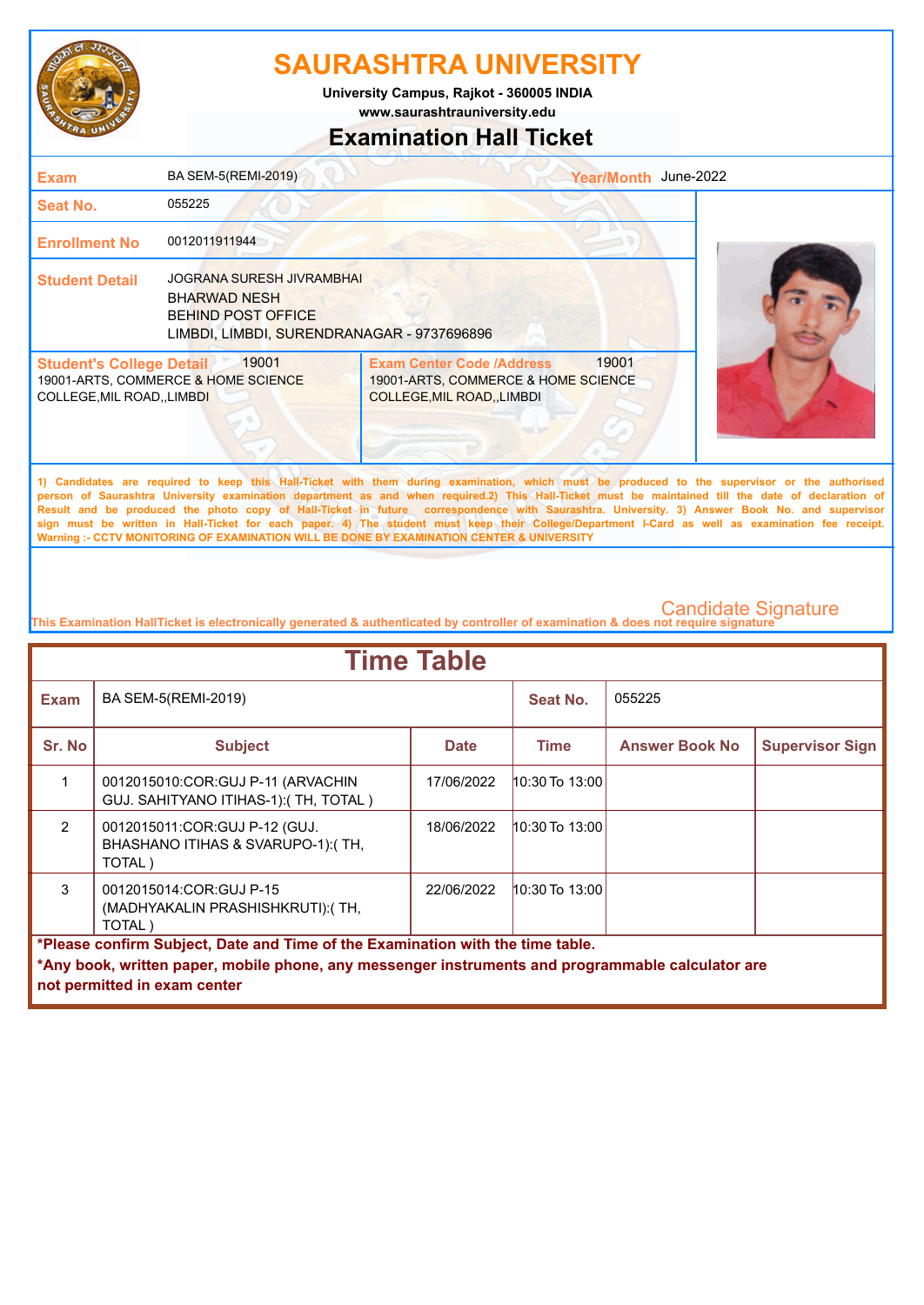

**University Campus, Rajkot - 360005 INDIA**

**www.saurashtrauniversity.edu**

## **Examination Hall Ticket**

| <b>Exam</b>                                                    | BA SEM-5(REMI-2019)                                                         |                                                                                                                                                                                                                                                                                                                                                                                                                                                 | Year/Month June-2022 |  |
|----------------------------------------------------------------|-----------------------------------------------------------------------------|-------------------------------------------------------------------------------------------------------------------------------------------------------------------------------------------------------------------------------------------------------------------------------------------------------------------------------------------------------------------------------------------------------------------------------------------------|----------------------|--|
| Seat No.                                                       | 055226                                                                      |                                                                                                                                                                                                                                                                                                                                                                                                                                                 |                      |  |
| <b>Enrollment No</b>                                           | 0012011912004                                                               |                                                                                                                                                                                                                                                                                                                                                                                                                                                 |                      |  |
| <b>Student Detail</b>                                          | PARNALIYA NAVDIP DHANSUKHBHAI<br>SIYANI, LIMBDI, SURENDRANAGAR - 9998500534 |                                                                                                                                                                                                                                                                                                                                                                                                                                                 |                      |  |
| <b>Student's College Detail</b><br>COLLEGE, MIL ROAD, , LIMBDI | 19001<br>19001-ARTS, COMMERCE & HOME SCIENCE                                | <b>Exam Center Code /Address</b><br>19001-ARTS, COMMERCE & HOME SCIENCE<br>COLLEGE, MIL ROAD, LIMBDI                                                                                                                                                                                                                                                                                                                                            | 19001                |  |
|                                                                |                                                                             | 1) Candidates are required to keep this Hall-Ticket with them during examination, which must be produced to the supervisor or the authorised<br>person of Saurashtra University examination department as and when required.2) This Hall-Ticket must be maintained till the date of declaration of<br>Result and he produced the photo conv of Hall-Ticket in future correspondence with Saurashtra University 3) Answer Book No and supervisor |                      |  |

**Result and be produced the photo copy of Hall-Ticket in future correspondence with Saurashtra. University. 3) Answer Book No. and supervisor sign must be written in Hall-Ticket for each paper. 4) The student must keep their College/Department I-Card as well as examination fee receipt. Warning :- CCTV MONITORING OF EXAMINATION WILL BE DONE BY EXAMINATION CENTER & UNIVERSITY**

| <b>Time Table</b>                                                                                                                                                                                                   |                                                                                |             |                    |                       |                        |  |
|---------------------------------------------------------------------------------------------------------------------------------------------------------------------------------------------------------------------|--------------------------------------------------------------------------------|-------------|--------------------|-----------------------|------------------------|--|
| <b>Exam</b>                                                                                                                                                                                                         | BA SEM-5(REMI-2019)                                                            |             | Seat No.           | 055226                |                        |  |
| Sr. No                                                                                                                                                                                                              | <b>Subject</b>                                                                 | <b>Date</b> | <b>Time</b>        | <b>Answer Book No</b> | <b>Supervisor Sign</b> |  |
|                                                                                                                                                                                                                     | 0012015002:FOU:HINDI (ADHUNIK HINDI<br>UPANYAS:NIRMALA):(TH, TOTAL)            | 16/06/2022  | $10:30$ To $13:00$ |                       |                        |  |
| $\overline{2}$                                                                                                                                                                                                      | 0012015013:COR:GUJ P-14 (ARVACHIN<br>SAHITYA SWARUP & KRUTINO): (TH,<br>TOTAL) | 21/06/2022  | $10:30$ To $13:00$ |                       |                        |  |
| 3                                                                                                                                                                                                                   | 0012015016:COR:GUJ P-16 (BHARTIYA<br>BHASHANI KRUTI):(TH, TOTAL)               | 23/06/2022  | $10:30$ To $13:00$ |                       |                        |  |
| *Please confirm Subject, Date and Time of the Examination with the time table.<br>*Any book, written paper, mobile phone, any messenger instruments and programmable calculator are<br>not permitted in exam center |                                                                                |             |                    |                       |                        |  |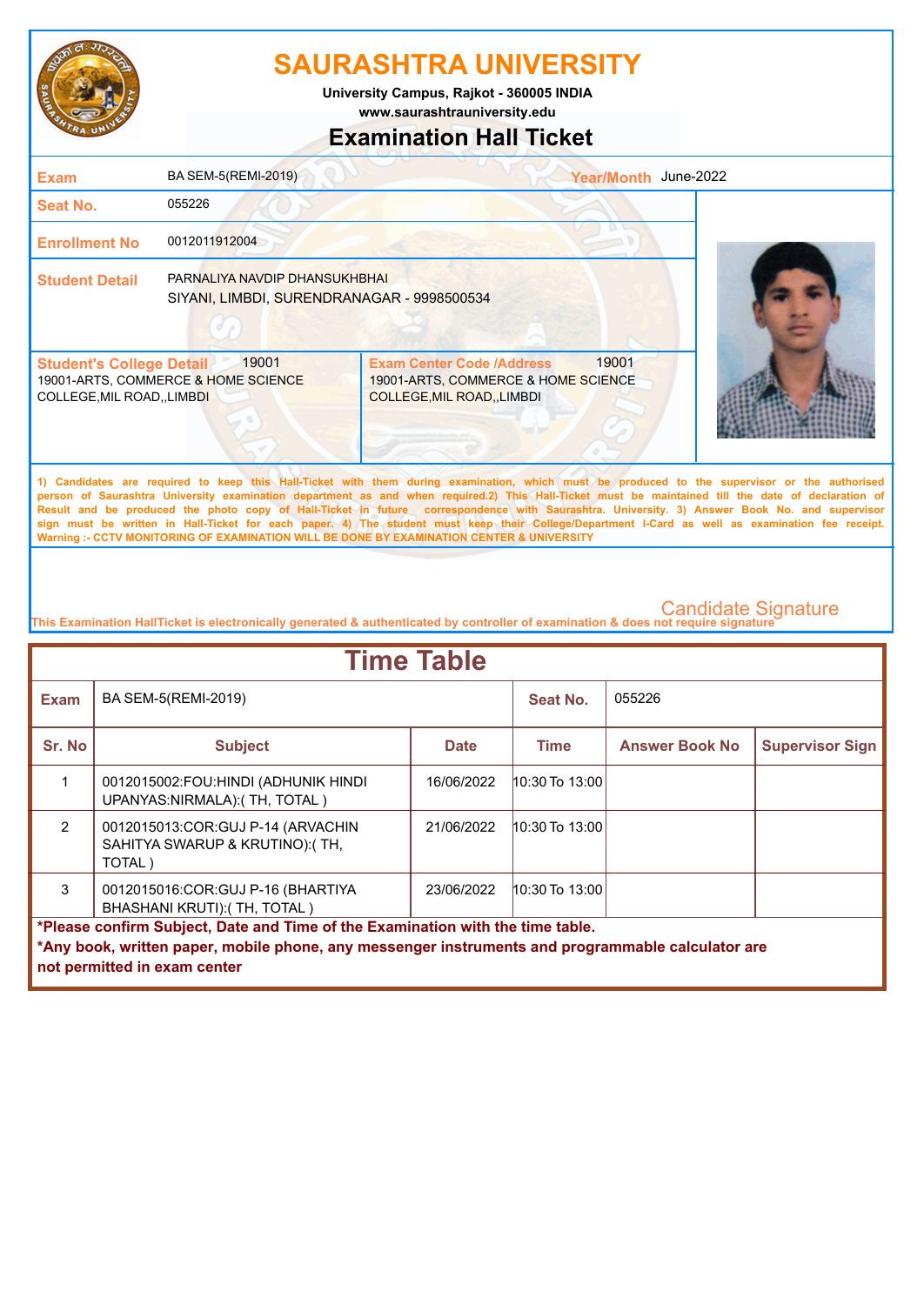

**University Campus, Rajkot - 360005 INDIA**

**www.saurashtrauniversity.edu**

## **Examination Hall Ticket**

| <b>Exam</b>                                                    | BA SEM-5(REMI-2019)                                                                 |                                                                                                                                                                                                                                                                                                                                                                                                                                                    | Year/Month June-2022 |  |
|----------------------------------------------------------------|-------------------------------------------------------------------------------------|----------------------------------------------------------------------------------------------------------------------------------------------------------------------------------------------------------------------------------------------------------------------------------------------------------------------------------------------------------------------------------------------------------------------------------------------------|----------------------|--|
| Seat No.                                                       | 055227                                                                              |                                                                                                                                                                                                                                                                                                                                                                                                                                                    |                      |  |
| <b>Enrollment No</b>                                           | 0012011911979                                                                       |                                                                                                                                                                                                                                                                                                                                                                                                                                                    |                      |  |
| <b>Student Detail</b>                                          | METALIYA KISHANBHAI DALSUKHBHAI<br>NANA TIMABLA, LIMBDI, SURENDRANAGAR - 8758591797 |                                                                                                                                                                                                                                                                                                                                                                                                                                                    |                      |  |
| <b>Student's College Detail</b><br>COLLEGE, MIL ROAD, , LIMBDI | 19001<br>19001-ARTS, COMMERCE & HOME SCIENCE                                        | <b>Exam Center Code /Address</b><br>19001-ARTS, COMMERCE & HOME SCIENCE<br><b>COLLEGE, MIL ROAD, LIMBDI</b>                                                                                                                                                                                                                                                                                                                                        | 19001                |  |
|                                                                |                                                                                     | 1) Candidates are required to keep this Hall-Ticket with them during examination, which must be produced to the supervisor or the authorised<br>person of Saurashtra University examination department as and when required.2) This Hall-Ticket must be maintained till the date of declaration of<br>Result and be produced the photo copy of Hall-Ticket in future correspondence with Saurashtra. University. 3) Answer Book No. and supervisor |                      |  |

**Result and be produced the photo copy of Hall-Ticket in future correspondence with Saurashtra. University. 3) Answer Book No. and supervisor sign must be written in Hall-Ticket for each paper. 4) The student must keep their College/Department I-Card as well as examination fee receipt. Warning :- CCTV MONITORING OF EXAMINATION WILL BE DONE BY EXAMINATION CENTER & UNIVERSITY**

| <b>Time Table</b>                                                                                 |                                                                                |             |                    |                       |                        |  |
|---------------------------------------------------------------------------------------------------|--------------------------------------------------------------------------------|-------------|--------------------|-----------------------|------------------------|--|
| <b>Exam</b>                                                                                       | BA SEM-5(REMI-2019)                                                            |             | Seat No.           | 055227                |                        |  |
| Sr. No                                                                                            | <b>Subject</b>                                                                 | <b>Date</b> | Time               | <b>Answer Book No</b> | <b>Supervisor Sign</b> |  |
|                                                                                                   | 0012015045:COR:ECO P-15 (HISTORY OF<br>ECONOMICS THOUGHT-I): (TH, TOTAL)       | 22/06/2022  | $10:30$ To $13:00$ |                       |                        |  |
| $\mathcal{P}$                                                                                     | 0012015048:COR:ECO P-16 (COMPUTER<br>& ITS APP. IN ECONOMICS-I):(PR,<br>TOTAL) | 23/06/2022  | $10:30$ To 12:30   |                       |                        |  |
| *Please confirm Subject, Date and Time of the Examination with the time table.                    |                                                                                |             |                    |                       |                        |  |
| *Any book, written paper, mobile phone, any messenger instruments and programmable calculator are |                                                                                |             |                    |                       |                        |  |
|                                                                                                   | not permitted in exam center                                                   |             |                    |                       |                        |  |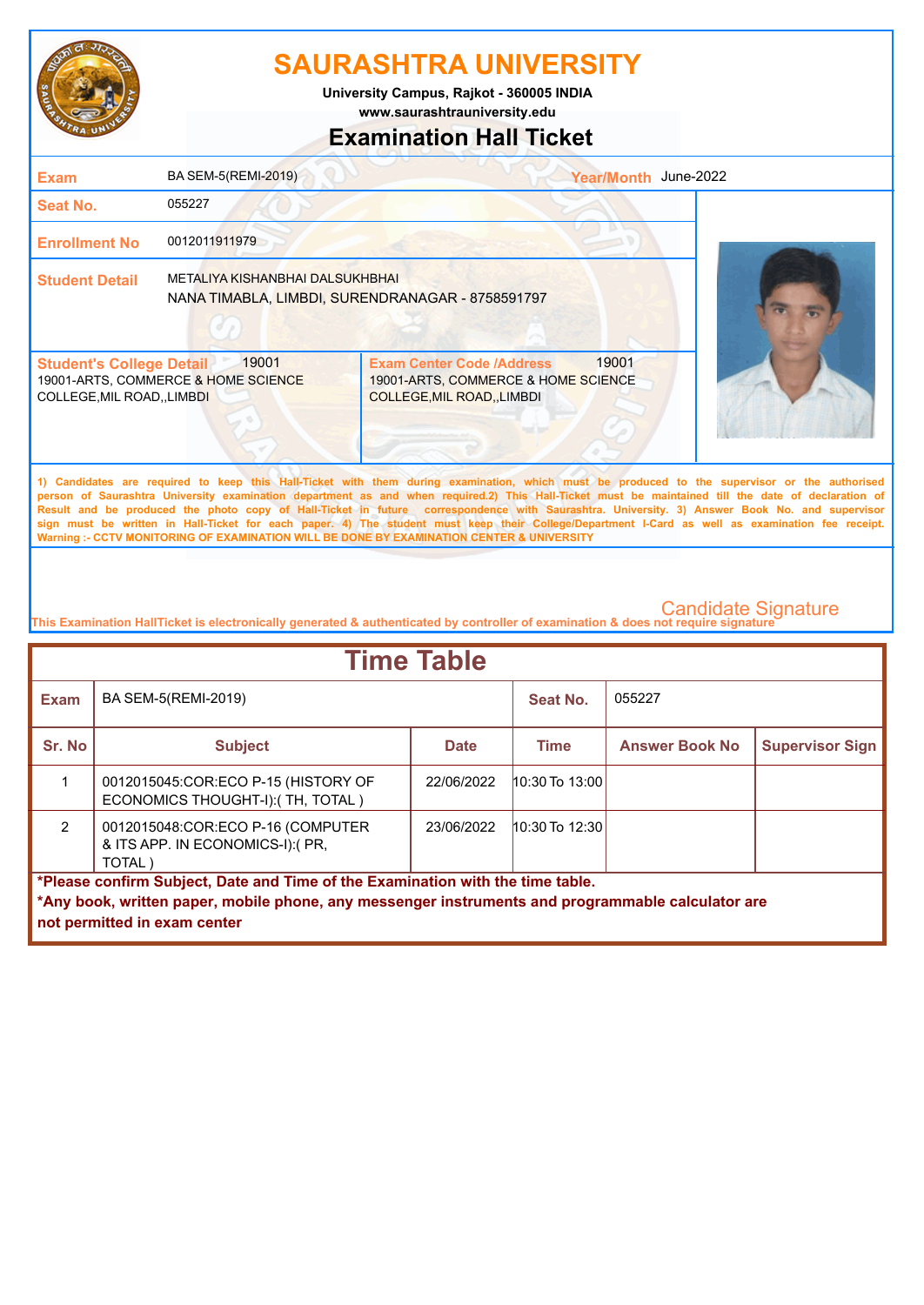

**University Campus, Rajkot - 360005 INDIA**

**www.saurashtrauniversity.edu**

## **Examination Hall Ticket**

| <b>Exam</b>                                                    | BA SEM-5(REMI-2019)                                                          |                                                                                                                 | Year/Month June-2022 |                                                                                                                                              |
|----------------------------------------------------------------|------------------------------------------------------------------------------|-----------------------------------------------------------------------------------------------------------------|----------------------|----------------------------------------------------------------------------------------------------------------------------------------------|
| Seat No.                                                       | 055228                                                                       |                                                                                                                 |                      |                                                                                                                                              |
| <b>Enrollment No</b>                                           | 0012011911917                                                                |                                                                                                                 |                      |                                                                                                                                              |
| <b>Student Detail</b>                                          | DABHI SANDIPBHAI SHANKARBHAI<br>JANSHALI, LIMBDI, SURENDRANAGAR - 9265547364 |                                                                                                                 |                      |                                                                                                                                              |
| <b>Student's College Detail</b><br>COLLEGE, MIL ROAD, , LIMBDI | 19001<br>19001-ARTS, COMMERCE & HOME SCIENCE                                 | <b>Exam Center Code /Address</b><br>19001-ARTS, COMMERCE & HOME SCIENCE<br>COLLEGE, MIL ROAD, , LIMBDI          | 19001                |                                                                                                                                              |
|                                                                |                                                                              | the contract of the contract of the contract of the contract of the contract of the contract of the contract of |                      | 1) Candidates are required to keep this Hall-Ticket with them during examination, which must be produced to the supervisor or the authorised |

**person of Saurashtra University examination department as and when required.2) This Hall-Ticket must be maintained till the date of declaration of Result and be produced the photo copy of Hall-Ticket in future correspondence with Saurashtra. University. 3) Answer Book No. and supervisor sign must be written in Hall-Ticket for each paper. 4) The student must keep their College/Department I-Card as well as examination fee receipt. Warning :- CCTV MONITORING OF EXAMINATION WILL BE DONE BY EXAMINATION CENTER & UNIVERSITY**

| <b>Time Table</b>                                                                                                                                                                                                   |                                                                                 |             |                    |                       |                        |
|---------------------------------------------------------------------------------------------------------------------------------------------------------------------------------------------------------------------|---------------------------------------------------------------------------------|-------------|--------------------|-----------------------|------------------------|
| <b>Exam</b>                                                                                                                                                                                                         | BA SEM-5(REMI-2019)                                                             |             | Seat No.           | 055228                |                        |
| Sr. No                                                                                                                                                                                                              | <b>Subject</b>                                                                  | <b>Date</b> | <b>Time</b>        | <b>Answer Book No</b> | <b>Supervisor Sign</b> |
|                                                                                                                                                                                                                     | 0012015040:COR:ECO P-12<br>(DEVELOPMENT & ECO.OF<br>ENVIRONMENT-I): (TH, TOTAL) | 18/06/2022  | $10:30$ To $13:00$ |                       |                        |
| $\mathfrak{p}$                                                                                                                                                                                                      | 0012015045:COR:ECO P-15 (HISTORY OF<br>ECONOMICS THOUGHT-I): (TH, TOTAL)        | 22/06/2022  | $10:30$ To $13:00$ |                       |                        |
| *Please confirm Subject, Date and Time of the Examination with the time table.<br>*Any book, written paper, mobile phone, any messenger instruments and programmable calculator are<br>not permitted in exam center |                                                                                 |             |                    |                       |                        |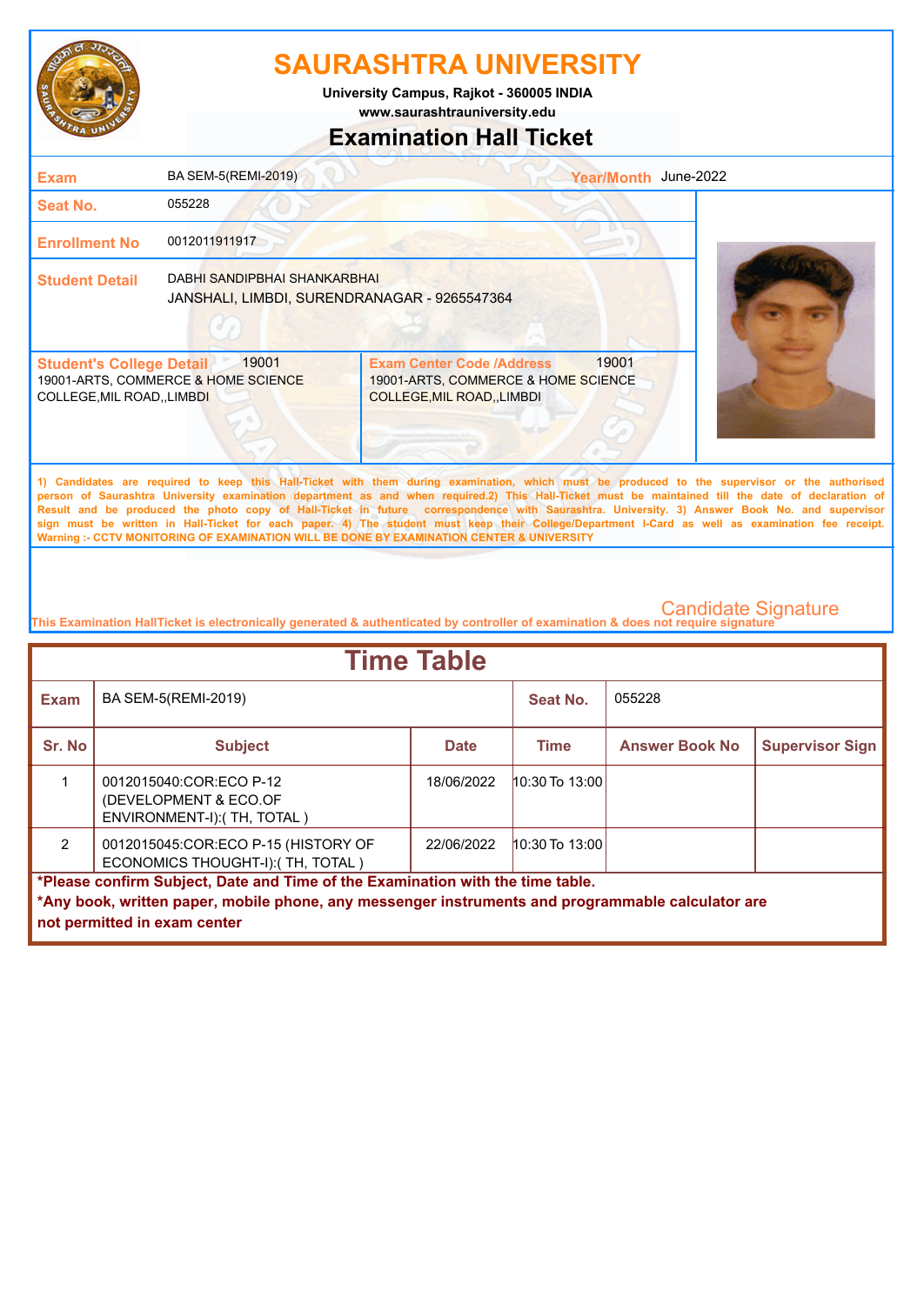

**www.saurashtrauniversity.edu University Campus, Rajkot - 360005 INDIA**

## **Examination Hall Ticket**

| <b>Exam</b>                                                         | BA SEM-5(REMI-2019)                                                        |                                                                                                                                                                                                                                                                                                                                                                                                                                                    | Year/Month June-2022 |  |
|---------------------------------------------------------------------|----------------------------------------------------------------------------|----------------------------------------------------------------------------------------------------------------------------------------------------------------------------------------------------------------------------------------------------------------------------------------------------------------------------------------------------------------------------------------------------------------------------------------------------|----------------------|--|
| Seat No.                                                            | 055229                                                                     |                                                                                                                                                                                                                                                                                                                                                                                                                                                    |                      |  |
| <b>Enrollment No</b>                                                | 0012011912033                                                              |                                                                                                                                                                                                                                                                                                                                                                                                                                                    |                      |  |
| <b>Student Detail</b>                                               | SINDHAV VISHALBHAI JAYESHBHAI<br>BORNA, LIMBDI, SURENDRANAGAR - 6355548982 |                                                                                                                                                                                                                                                                                                                                                                                                                                                    |                      |  |
| <b>Student's College Detail</b><br><b>COLLEGE, MIL ROAD, LIMBDI</b> | 19001<br>19001-ARTS, COMMERCE & HOME SCIENCE                               | <b>Exam Center Code /Address</b><br>19001-ARTS, COMMERCE & HOME SCIENCE<br>COLLEGE, MIL ROAD, , LIMBDI                                                                                                                                                                                                                                                                                                                                             | 19001                |  |
|                                                                     |                                                                            | 1) Candidates are required to keep this Hall-Ticket with them during examination, which must be produced to the supervisor or the authorised<br>person of Saurashtra University examination department as and when required.2) This Hall-Ticket must be maintained till the date of declaration of<br>Result and be produced the photo copy of Hall-Ticket in future correspondence with Saurashtra. University, 3) Answer Book No, and supervisor |                      |  |

**Result and be produced the photo copy of Hall-Ticket in future correspondence with Saurashtra. University. 3) Answer Book No. and supervisor sign must be written in Hall-Ticket for each paper. 4) The student must keep their College/Department I-Card as well as examination fee receipt. Warning :- CCTV MONITORING OF EXAMINATION WILL BE DONE BY EXAMINATION CENTER & UNIVERSITY**

| <b>Time Table</b>                                                                                                                 |                                                                                 |             |                  |                       |                        |
|-----------------------------------------------------------------------------------------------------------------------------------|---------------------------------------------------------------------------------|-------------|------------------|-----------------------|------------------------|
| <b>Exam</b>                                                                                                                       | BA SEM-5(REMI-2019)                                                             |             | Seat No.         | 055229                |                        |
| Sr. No                                                                                                                            | <b>Subject</b>                                                                  | <b>Date</b> | Time             | <b>Answer Book No</b> | <b>Supervisor Sign</b> |
|                                                                                                                                   | 0012015040:COR:ECO P-12<br>(DEVELOPMENT & ECO.OF<br>ENVIRONMENT-I): (TH, TOTAL) | 18/06/2022  | 10:30 To 13:00   |                       |                        |
| $\mathfrak{p}$                                                                                                                    | 0012015045:COR:ECO P-15 (HISTORY OF<br>ECONOMICS THOUGHT-I): (TH, TOTAL)        | 22/06/2022  | $10:30$ To 13:00 |                       |                        |
| *Please confirm Subject, Date and Time of the Examination with the time table.                                                    |                                                                                 |             |                  |                       |                        |
| *Any book, written paper, mobile phone, any messenger instruments and programmable calculator are<br>not permitted in exam center |                                                                                 |             |                  |                       |                        |
|                                                                                                                                   |                                                                                 |             |                  |                       |                        |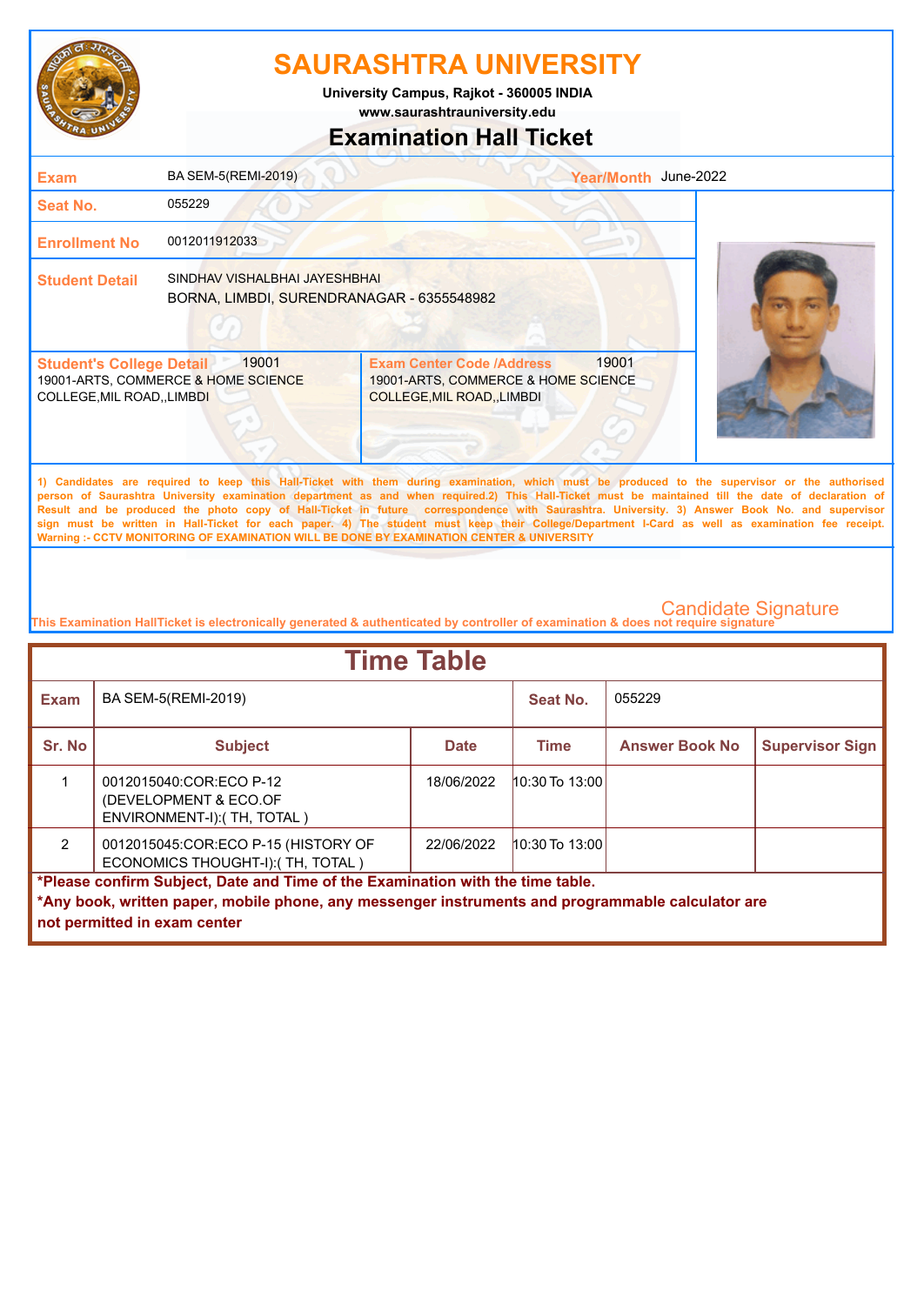

**University Campus, Rajkot - 360005 INDIA**

**www.saurashtrauniversity.edu**

## **Examination Hall Ticket**

| <b>Exam</b>                                                                                                                                                                                                                                                                                                                                                                                                                                        | BA SEM-5(REMI-2019)                                                       |                                                                                                             | Year/Month June-2022 |  |  |
|----------------------------------------------------------------------------------------------------------------------------------------------------------------------------------------------------------------------------------------------------------------------------------------------------------------------------------------------------------------------------------------------------------------------------------------------------|---------------------------------------------------------------------------|-------------------------------------------------------------------------------------------------------------|----------------------|--|--|
| Seat No.                                                                                                                                                                                                                                                                                                                                                                                                                                           | 055230                                                                    |                                                                                                             |                      |  |  |
| <b>Enrollment No</b>                                                                                                                                                                                                                                                                                                                                                                                                                               | 0012011912008                                                             |                                                                                                             |                      |  |  |
| <b>Student Detail</b>                                                                                                                                                                                                                                                                                                                                                                                                                              | RANA HARDIPSINH GHANSHYAMSINH<br>GEDI, LIMBDI, SURENDRANAGAR - 9624707375 |                                                                                                             |                      |  |  |
| 19001<br><b>Student's College Detail</b><br>19001-ARTS, COMMERCE & HOME SCIENCE<br>COLLEGE, MIL ROAD, , LIMBDI                                                                                                                                                                                                                                                                                                                                     |                                                                           | <b>Exam Center Code /Address</b><br>19001-ARTS, COMMERCE & HOME SCIENCE<br><b>COLLEGE, MIL ROAD, LIMBDI</b> | 19001                |  |  |
| 1) Candidates are required to keep this Hall-Ticket with them during examination, which must be produced to the supervisor or the authorised<br>person of Saurashtra University examination department as and when required.2) This Hall-Ticket must be maintained till the date of declaration of<br>Result and be produced the photo copy of Hall-Ticket in future correspondence with Saurashtra. University, 3) Answer Book No. and supervisor |                                                                           |                                                                                                             |                      |  |  |

**Result and be produced the photo copy of Hall-Ticket in future correspondence with Saurashtra. University. 3) Answer Book No. and supervisor sign must be written in Hall-Ticket for each paper. 4) The student must keep their College/Department I-Card as well as examination fee receipt. Warning :- CCTV MONITORING OF EXAMINATION WILL BE DONE BY EXAMINATION CENTER & UNIVERSITY**

| <b>Time Table</b>                                                                                                                 |                                                                            |             |                    |                       |                        |
|-----------------------------------------------------------------------------------------------------------------------------------|----------------------------------------------------------------------------|-------------|--------------------|-----------------------|------------------------|
| <b>Exam</b>                                                                                                                       | BA SEM-5(REMI-2019)                                                        |             | Seat No.           | 055230                |                        |
| Sr. No                                                                                                                            | <b>Subject</b>                                                             | <b>Date</b> | <b>Time</b>        | <b>Answer Book No</b> | <b>Supervisor Sign</b> |
|                                                                                                                                   | 0012015002:FOU:HINDI (ADHUNIK HINDI<br>UPANYAS:NIRMALA):(TH, TOTAL)        | 16/06/2022  | $10:30$ To $13:00$ |                       |                        |
| $\mathcal{P}$                                                                                                                     | 0012015010:COR:GUJ P-11 (ARVACHIN<br>GUJ. SAHITYANO ITIHAS-1): (TH, TOTAL) | 17/06/2022  | $10:30$ To $13:00$ |                       |                        |
| *Please confirm Subject, Date and Time of the Examination with the time table.                                                    |                                                                            |             |                    |                       |                        |
| *Any book, written paper, mobile phone, any messenger instruments and programmable calculator are<br>not permitted in exam center |                                                                            |             |                    |                       |                        |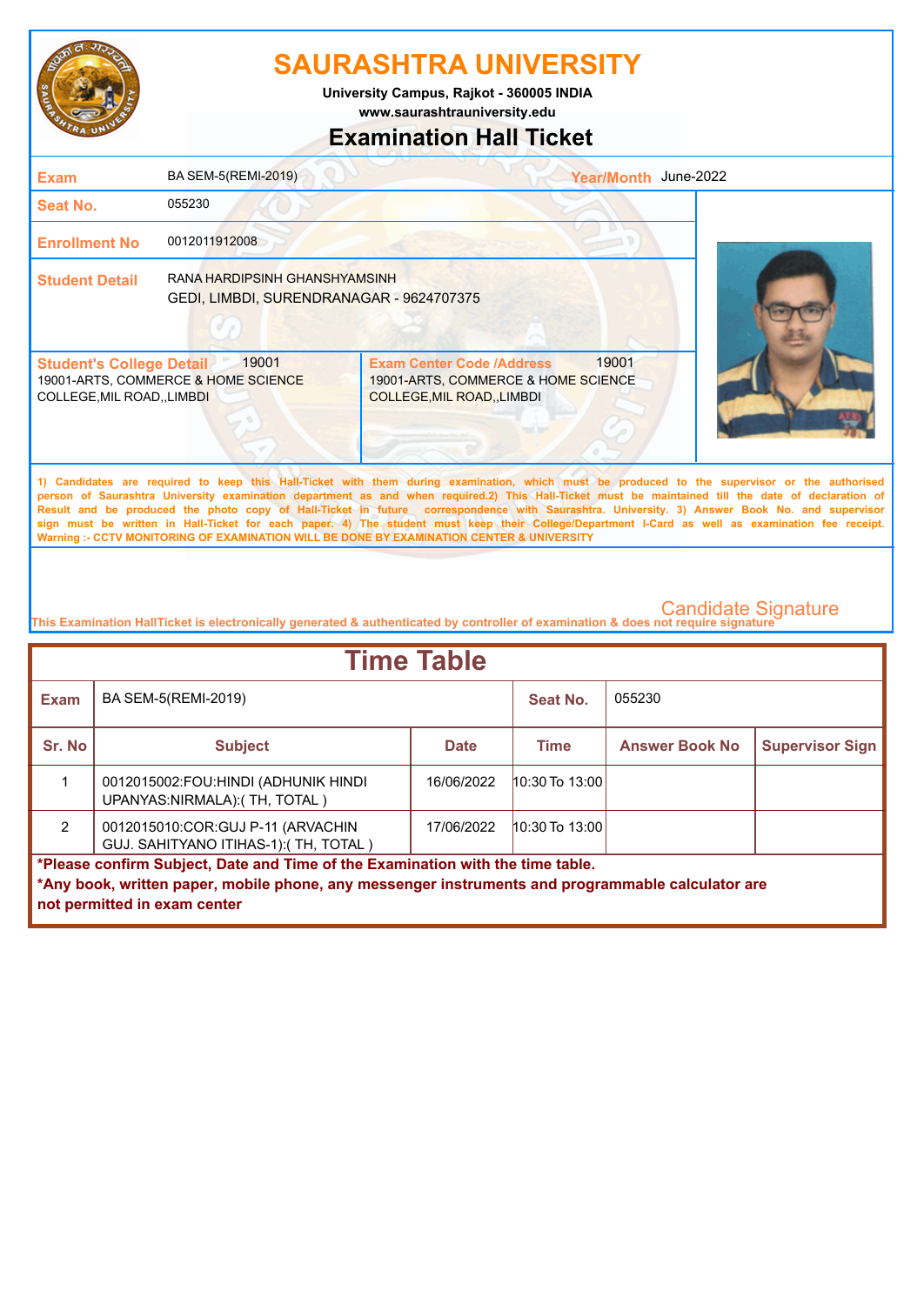

**www.saurashtrauniversity.edu University Campus, Rajkot - 360005 INDIA**

# **Examination Hall Ticket**

| <b>Exam</b>                                                                                                                                                                                                                                                                                                                                                                                                                                                                                                                                                                                                                                                                                         | BA SEM-5(REMI-2019)                                                        |                                                                                                             | Year/Month June-2022 |  |  |
|-----------------------------------------------------------------------------------------------------------------------------------------------------------------------------------------------------------------------------------------------------------------------------------------------------------------------------------------------------------------------------------------------------------------------------------------------------------------------------------------------------------------------------------------------------------------------------------------------------------------------------------------------------------------------------------------------------|----------------------------------------------------------------------------|-------------------------------------------------------------------------------------------------------------|----------------------|--|--|
| Seat No.                                                                                                                                                                                                                                                                                                                                                                                                                                                                                                                                                                                                                                                                                            | 055231                                                                     |                                                                                                             |                      |  |  |
| <b>Enrollment No</b>                                                                                                                                                                                                                                                                                                                                                                                                                                                                                                                                                                                                                                                                                | 0012011912002                                                              |                                                                                                             |                      |  |  |
| <b>Student Detail</b>                                                                                                                                                                                                                                                                                                                                                                                                                                                                                                                                                                                                                                                                               | PARMAR SUNILKUMAR BHARATBHAI<br>ZOBALA, LIMBDI, SURENDRANAGAR - 9724742970 |                                                                                                             |                      |  |  |
| <b>Student's College Detail</b><br>COLLEGE, MIL ROAD, , LIMBDI                                                                                                                                                                                                                                                                                                                                                                                                                                                                                                                                                                                                                                      | 19001<br>19001-ARTS, COMMERCE & HOME SCIENCE                               | <b>Exam Center Code /Address</b><br>19001-ARTS, COMMERCE & HOME SCIENCE<br><b>COLLEGE, MIL ROAD, LIMBDI</b> | 19001                |  |  |
| 1) Candidates are required to keep this Hall-Ticket with them during examination, which must be produced to the supervisor or the authorised<br>person of Saurashtra University examination department as and when required.2) This Hall-Ticket must be maintained till the date of declaration of<br>Result and be produced the photo copy of Hall-Ticket in future correspondence with Saurashtra. University. 3) Answer Book No. and supervisor<br>sign must be written in Hall-Ticket for each paper. 4) The student must keep their College/Department I-Card as well as examination fee receipt.<br>Warning :- CCTV MONITORING OF EXAMINATION WILL BE DONE BY EXAMINATION CENTER & UNIVERSITY |                                                                            |                                                                                                             |                      |  |  |

| <b>Time Table</b>                                                                                                                 |                                                                            |             |                    |                       |                        |
|-----------------------------------------------------------------------------------------------------------------------------------|----------------------------------------------------------------------------|-------------|--------------------|-----------------------|------------------------|
| <b>Exam</b>                                                                                                                       | BA SEM-5(REMI-2019)                                                        |             | Seat No.           | 055231                |                        |
| Sr. No                                                                                                                            | <b>Subject</b>                                                             | <b>Date</b> | <b>Time</b>        | <b>Answer Book No</b> | <b>Supervisor Sign</b> |
|                                                                                                                                   | 0012015002:FOU:HINDI (ADHUNIK HINDI<br>UPANYAS:NIRMALA):(TH, TOTAL)        | 16/06/2022  | $10:30$ To $13:00$ |                       |                        |
| $\mathcal{P}$                                                                                                                     | 0012015010:COR:GUJ P-11 (ARVACHIN<br>GUJ. SAHITYANO ITIHAS-1): (TH, TOTAL) | 17/06/2022  | $10:30$ To $13:00$ |                       |                        |
| *Please confirm Subject, Date and Time of the Examination with the time table.                                                    |                                                                            |             |                    |                       |                        |
| *Any book, written paper, mobile phone, any messenger instruments and programmable calculator are<br>not permitted in exam center |                                                                            |             |                    |                       |                        |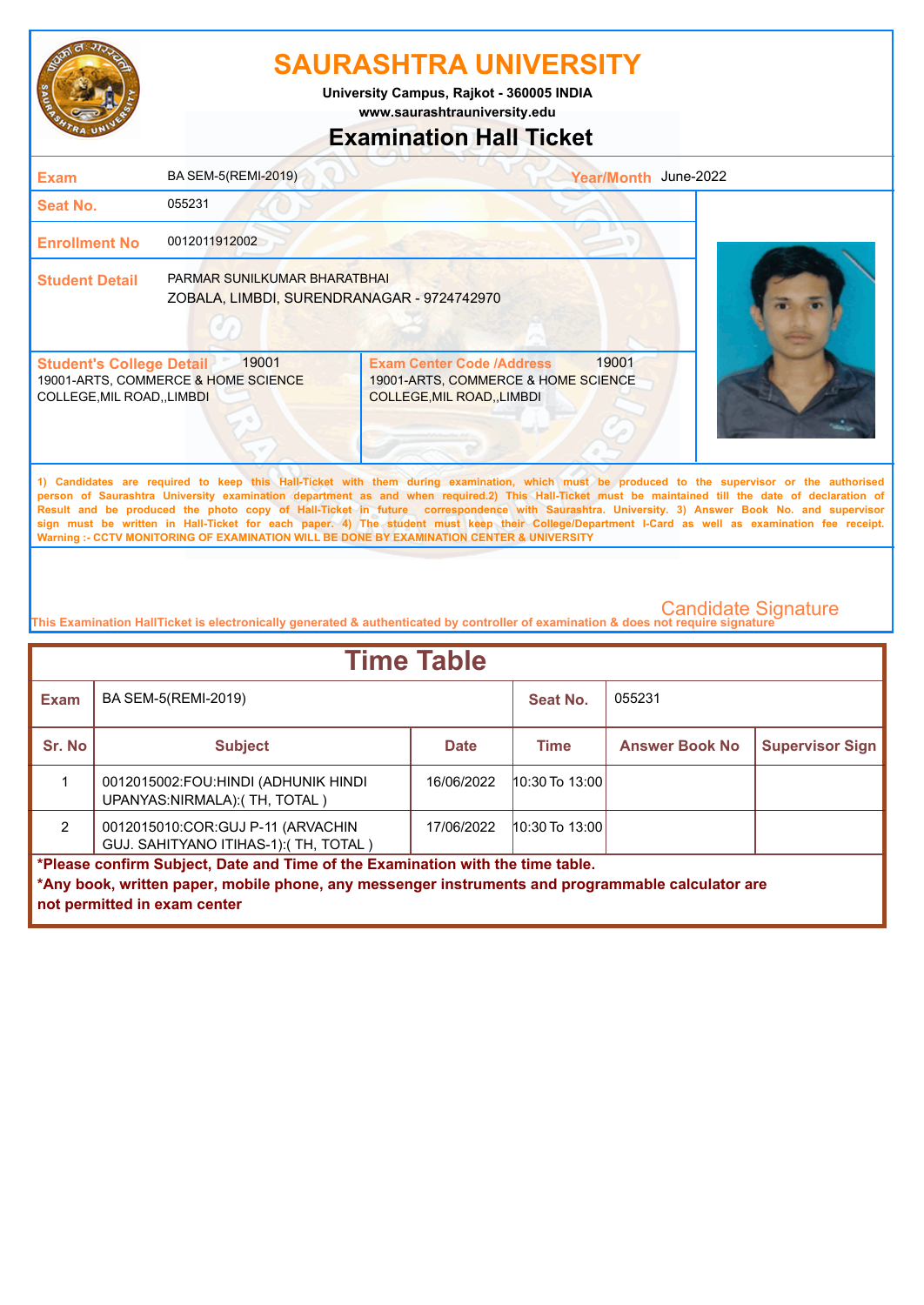

**University Campus, Rajkot - 360005 INDIA**

**www.saurashtrauniversity.edu**

## **Examination Hall Ticket**

| <b>Exam</b>                                                                                                                                                                                                                                                                                                                                                                                                                                                                                                                                                                                            | BA SEM-5(REMI-2019)                                                     |                                                                                                        | Year/Month June-2022 |  |  |
|--------------------------------------------------------------------------------------------------------------------------------------------------------------------------------------------------------------------------------------------------------------------------------------------------------------------------------------------------------------------------------------------------------------------------------------------------------------------------------------------------------------------------------------------------------------------------------------------------------|-------------------------------------------------------------------------|--------------------------------------------------------------------------------------------------------|----------------------|--|--|
| <b>Seat No.</b>                                                                                                                                                                                                                                                                                                                                                                                                                                                                                                                                                                                        | 055232                                                                  |                                                                                                        |                      |  |  |
| <b>Enrollment No</b>                                                                                                                                                                                                                                                                                                                                                                                                                                                                                                                                                                                   | 0012011911958                                                           |                                                                                                        |                      |  |  |
| <b>Student Detail</b>                                                                                                                                                                                                                                                                                                                                                                                                                                                                                                                                                                                  | MAKVANA KIRAN KANJIBHAI<br>JANSHALI, LIMBDI, SURENDRANAGAR - 9328602382 |                                                                                                        |                      |  |  |
| <b>Student's College Detail</b><br>COLLEGE, MIL ROAD, LIMBDI                                                                                                                                                                                                                                                                                                                                                                                                                                                                                                                                           | 19001<br>19001-ARTS, COMMERCE & HOME SCIENCE                            | <b>Exam Center Code /Address</b><br>19001-ARTS, COMMERCE & HOME SCIENCE<br>COLLEGE, MIL ROAD, , LIMBDI | 19001                |  |  |
| 1) Candidates are required to keep this Hall-Ticket with them during examination, which must be produced to the supervisor or the authorised<br>person of Saurashtra University examination department as and when required.2) This Hall-Ticket must be maintained till the date of declaration of<br>Result and be produced the photo copy of Hall-Ticket in future correspondence with Saurashtra. University. 3) Answer Book No. and supervisor<br>sign must be written in Hall-Ticket for each paper. 4) The student must keep their College/Department I-Card as well as examination fee receipt. |                                                                         |                                                                                                        |                      |  |  |

**This Examination HallTicket is electronically generated & authenticated by controller of examination & does not require signature** 

**Warning :- CCTV MONITORING OF EXAMINATION WILL BE DONE BY EXAMINATION CENTER & UNIVERSITY**

| <b>Time Table</b>                                                                                                                                                                                                   |                                                                          |             |                  |                       |                        |
|---------------------------------------------------------------------------------------------------------------------------------------------------------------------------------------------------------------------|--------------------------------------------------------------------------|-------------|------------------|-----------------------|------------------------|
| <b>Exam</b>                                                                                                                                                                                                         | BA SEM-5(REMI-2019)                                                      |             | Seat No.         | 055232                |                        |
| Sr. No                                                                                                                                                                                                              | <b>Subject</b>                                                           | <b>Date</b> | <b>Time</b>      | <b>Answer Book No</b> | <b>Supervisor Sign</b> |
|                                                                                                                                                                                                                     | 0012015045:COR:ECO P-15 (HISTORY OF<br>ECONOMICS THOUGHT-I): (TH, TOTAL) | 22/06/2022  | $10:30$ To 13:00 |                       |                        |
| *Please confirm Subject, Date and Time of the Examination with the time table.<br>*Any book, written paper, mobile phone, any messenger instruments and programmable calculator are<br>not permitted in exam center |                                                                          |             |                  |                       |                        |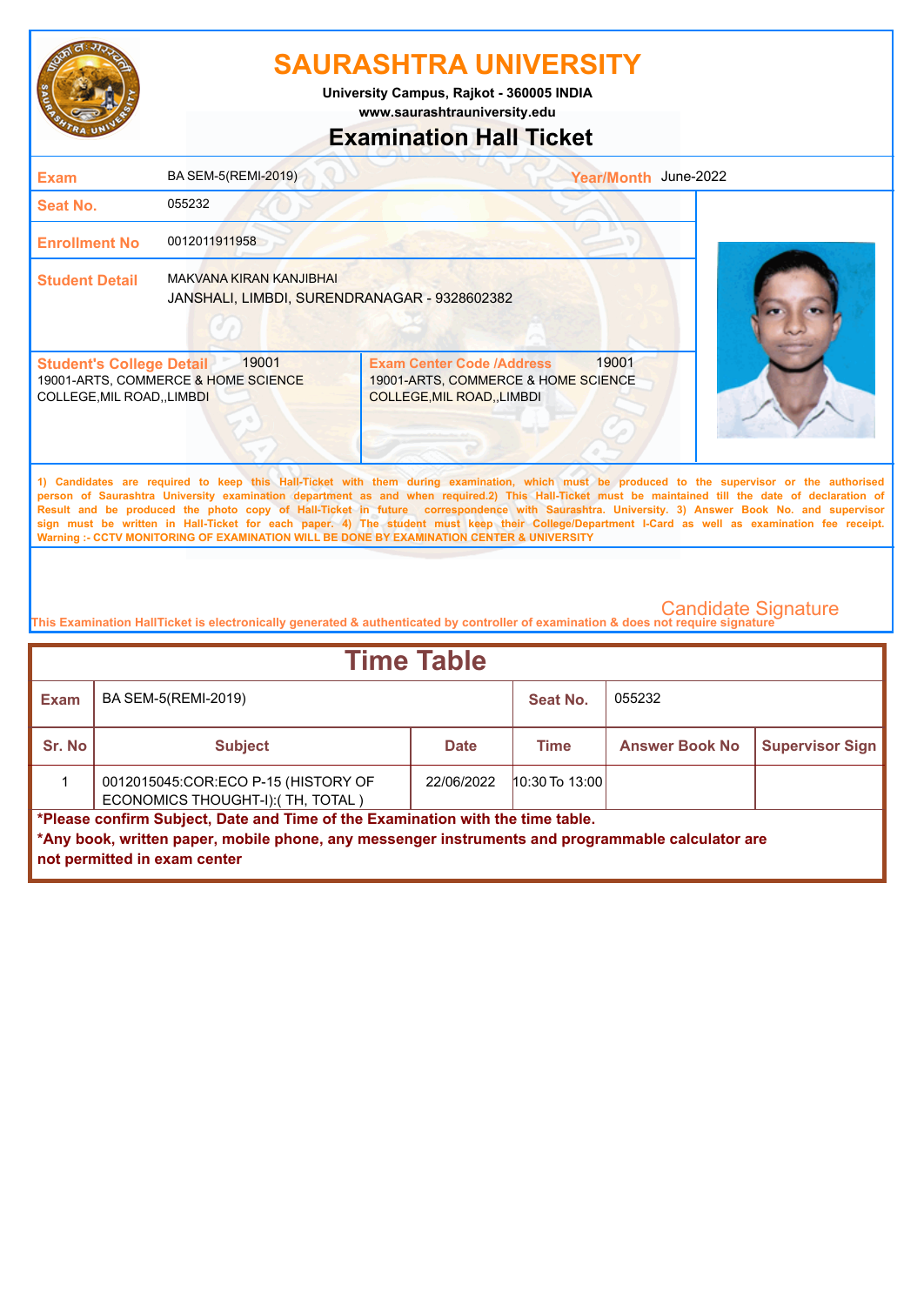

**www.saurashtrauniversity.edu University Campus, Rajkot - 360005 INDIA**

## **Examination Hall Ticket**

| <b>Exam</b>                                                                                                                                                                                                                                                                                                                                                                                                                                                                                                                                                                                                                                                                                         | <b>BA SEM-5(REMI-2019)</b>                                                                            |                                                                                                                      | Year/Month June-2022 |  |  |
|-----------------------------------------------------------------------------------------------------------------------------------------------------------------------------------------------------------------------------------------------------------------------------------------------------------------------------------------------------------------------------------------------------------------------------------------------------------------------------------------------------------------------------------------------------------------------------------------------------------------------------------------------------------------------------------------------------|-------------------------------------------------------------------------------------------------------|----------------------------------------------------------------------------------------------------------------------|----------------------|--|--|
| <b>Seat No.</b>                                                                                                                                                                                                                                                                                                                                                                                                                                                                                                                                                                                                                                                                                     | 055233                                                                                                |                                                                                                                      |                      |  |  |
| <b>Enrollment No</b>                                                                                                                                                                                                                                                                                                                                                                                                                                                                                                                                                                                                                                                                                | 0012011911930                                                                                         |                                                                                                                      |                      |  |  |
| <b>Student Detail</b>                                                                                                                                                                                                                                                                                                                                                                                                                                                                                                                                                                                                                                                                               | <b>GAMI JYOTIBEN HARJIVANBHAI</b><br><b>CHORANIYA</b><br>KATARIYA, LIMBDI, SURENDRANAGAR - 9106428034 |                                                                                                                      |                      |  |  |
| <b>Student's College Detail</b><br>COLLEGE, MIL ROAD, , LIMBDI                                                                                                                                                                                                                                                                                                                                                                                                                                                                                                                                                                                                                                      | 19001<br>19001-ARTS, COMMERCE & HOME SCIENCE                                                          | 19001<br><b>Exam Center Code /Address</b><br>19001-ARTS, COMMERCE & HOME SCIENCE<br><b>COLLEGE, MIL ROAD, LIMBDI</b> |                      |  |  |
| 1) Candidates are required to keep this Hall-Ticket with them during examination, which must be produced to the supervisor or the authorised<br>person of Saurashtra University examination department as and when required.2) This Hall-Ticket must be maintained till the date of declaration of<br>Result and be produced the photo copy of Hall-Ticket in future correspondence with Saurashtra. University. 3) Answer Book No. and supervisor<br>sign must be written in Hall-Ticket for each paper. 4) The student must keep their College/Department I-Card as well as examination fee receipt.<br>Warning :- CCTV MONITORING OF EXAMINATION WILL BE DONE BY EXAMINATION CENTER & UNIVERSITY |                                                                                                       |                                                                                                                      |                      |  |  |

| <b>Time Table</b>                                                                                                                                                                   |                                                                               |             |                    |                       |                        |
|-------------------------------------------------------------------------------------------------------------------------------------------------------------------------------------|-------------------------------------------------------------------------------|-------------|--------------------|-----------------------|------------------------|
| <b>Exam</b>                                                                                                                                                                         | BA SEM-5(REMI-2019)                                                           |             | Seat No.           | 055233                |                        |
| Sr. No                                                                                                                                                                              | <b>Subject</b>                                                                | <b>Date</b> | Time               | <b>Answer Book No</b> | <b>Supervisor Sign</b> |
|                                                                                                                                                                                     | 0012015013:COR:GUJ P-14 (ARVACHIN<br>SAHITYA SWARUP & KRUTINO):(TH,<br>TOTAL) | 21/06/2022  | $10:30$ To $13:00$ |                       |                        |
| *Please confirm Subject, Date and Time of the Examination with the time table.<br>*Any book, written paper, mobile phone, any messenger instruments and programmable calculator are |                                                                               |             |                    |                       |                        |
|                                                                                                                                                                                     | not permitted in exam center                                                  |             |                    |                       |                        |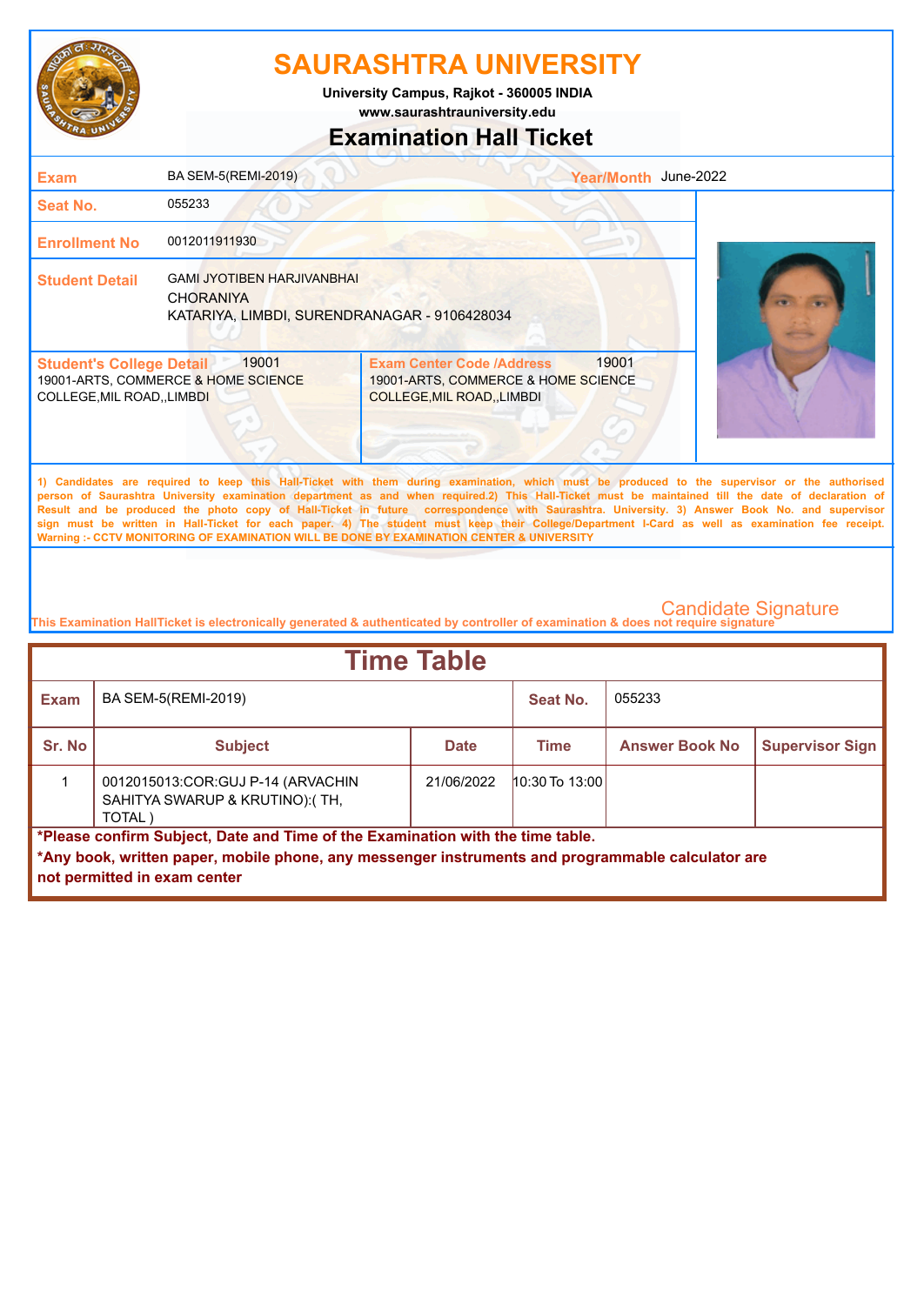

**University Campus, Rajkot - 360005 INDIA**

**www.saurashtrauniversity.edu**

## **Examination Hall Ticket**

| <b>Exam</b>                                                                                                                                                                                                                                                                                                                                                                                                                                                                                                                                                                                                                                                                                         | BA SEM-5(REMI-2019)                                                            |                                                                                                                 | Year/Month June-2022 |  |  |
|-----------------------------------------------------------------------------------------------------------------------------------------------------------------------------------------------------------------------------------------------------------------------------------------------------------------------------------------------------------------------------------------------------------------------------------------------------------------------------------------------------------------------------------------------------------------------------------------------------------------------------------------------------------------------------------------------------|--------------------------------------------------------------------------------|-----------------------------------------------------------------------------------------------------------------|----------------------|--|--|
| <b>Seat No.</b>                                                                                                                                                                                                                                                                                                                                                                                                                                                                                                                                                                                                                                                                                     | 055234                                                                         |                                                                                                                 |                      |  |  |
| <b>Enrollment No</b>                                                                                                                                                                                                                                                                                                                                                                                                                                                                                                                                                                                                                                                                                | 0012011911948                                                                  |                                                                                                                 |                      |  |  |
| <b>Student Detail</b>                                                                                                                                                                                                                                                                                                                                                                                                                                                                                                                                                                                                                                                                               | KALIYA KAUSHIK DASHARATHBHAI<br>NATVARGADH, LIMBDI, SURENDRANAGAR - 9924881865 |                                                                                                                 |                      |  |  |
| <b>Student's College Detail</b><br>COLLEGE, MIL ROAD, , LIMBDI                                                                                                                                                                                                                                                                                                                                                                                                                                                                                                                                                                                                                                      | 19001<br>19001-ARTS, COMMERCE & HOME SCIENCE                                   | 19001<br><b>Exam Center Code /Address</b><br>19001-ARTS, COMMERCE & HOME SCIENCE<br>COLLEGE, MIL ROAD, , LIMBDI |                      |  |  |
| 1) Candidates are required to keep this Hall-Ticket with them during examination, which must be produced to the supervisor or the authorised<br>person of Saurashtra University examination department as and when required.2) This Hall-Ticket must be maintained till the date of declaration of<br>Result and be produced the photo copy of Hall-Ticket in future correspondence with Saurashtra. University. 3) Answer Book No. and supervisor<br>sign must be written in Hall-Ticket for each paper. 4) The student must keep their College/Department I-Card as well as examination fee receipt.<br>Warning :- CCTV MONITORING OF EXAMINATION WILL BE DONE BY EXAMINATION CENTER & UNIVERSITY |                                                                                |                                                                                                                 |                      |  |  |

| <b>Time Table</b>                                                                                                                                                                                                   |                                                                  |             |                    |                       |                        |
|---------------------------------------------------------------------------------------------------------------------------------------------------------------------------------------------------------------------|------------------------------------------------------------------|-------------|--------------------|-----------------------|------------------------|
| <b>Exam</b>                                                                                                                                                                                                         | BA SEM-5(REMI-2019)                                              |             | Seat No.           | 055234                |                        |
| Sr. No                                                                                                                                                                                                              | <b>Subject</b>                                                   | <b>Date</b> | Time               | <b>Answer Book No</b> | <b>Supervisor Sign</b> |
|                                                                                                                                                                                                                     | 0012015012: COR: GUJ P-13 (SAHITYANA<br>SIDDHANTO-1):(TH, TOTAL) | 20/06/2022  | $10:30$ To $13:00$ |                       |                        |
| *Please confirm Subject, Date and Time of the Examination with the time table.<br>*Any book, written paper, mobile phone, any messenger instruments and programmable calculator are<br>not permitted in exam center |                                                                  |             |                    |                       |                        |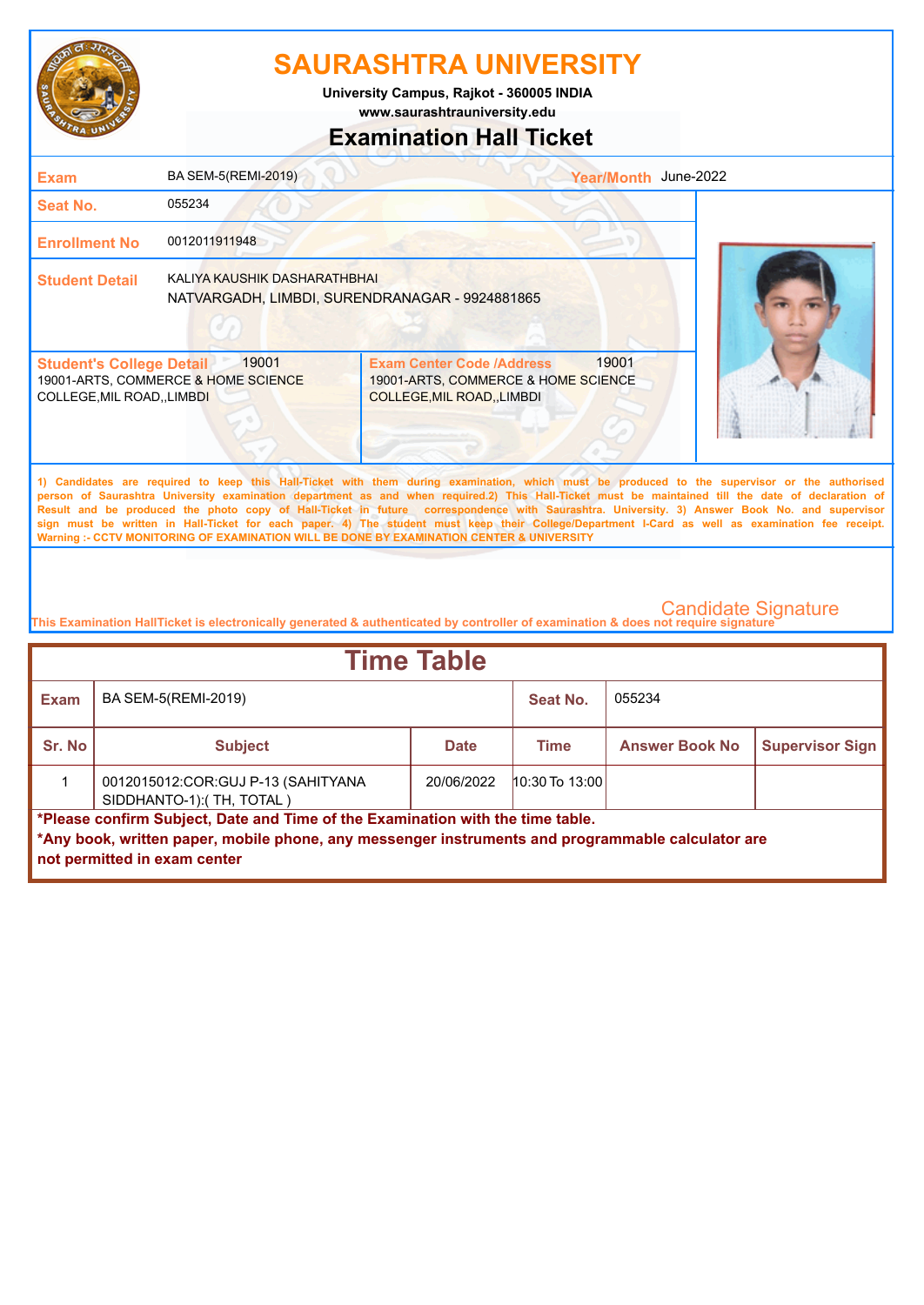

**www.saurashtrauniversity.edu University Campus, Rajkot - 360005 INDIA**

## **Examination Hall Ticket**

| <b>Exam</b>                                                    | BA SEM-5(REMI-2019)                                                        |                                                                                                                                                                                                                                                                                                                                                                                                                                                    | Year/Month June-2022 |  |
|----------------------------------------------------------------|----------------------------------------------------------------------------|----------------------------------------------------------------------------------------------------------------------------------------------------------------------------------------------------------------------------------------------------------------------------------------------------------------------------------------------------------------------------------------------------------------------------------------------------|----------------------|--|
| <b>Seat No.</b>                                                | 055235                                                                     |                                                                                                                                                                                                                                                                                                                                                                                                                                                    |                      |  |
| <b>Enrollment No</b>                                           | 0012011911936                                                              |                                                                                                                                                                                                                                                                                                                                                                                                                                                    |                      |  |
| <b>Student Detail</b>                                          | JADAV DIVYRAJBHAI NATUBHAI<br>TOKARALA, LIMBDI, SURENDRANAGAR - 7359503556 |                                                                                                                                                                                                                                                                                                                                                                                                                                                    |                      |  |
| <b>Student's College Detail</b><br>COLLEGE, MIL ROAD, , LIMBDI | 19001<br>19001-ARTS, COMMERCE & HOME SCIENCE                               | <b>Exam Center Code /Address</b><br>19001-ARTS, COMMERCE & HOME SCIENCE<br>COLLEGE, MIL ROAD, LIMBDI                                                                                                                                                                                                                                                                                                                                               | 19001                |  |
|                                                                |                                                                            | 1) Candidates are required to keep this Hall-Ticket with them during examination, which must be produced to the supervisor or the authorised<br>person of Saurashtra University examination department as and when required.2) This Hall-Ticket must be maintained till the date of declaration of<br>Result and be produced the photo copy of Hall-Ticket in future correspondence with Saurashtra. University. 3) Answer Book No. and supervisor |                      |  |

**sign must be written in Hall-Ticket for each paper. 4) The student must keep their College/Department I-Card as well as examination fee receipt. Warning :- CCTV MONITORING OF EXAMINATION WILL BE DONE BY EXAMINATION CENTER & UNIVERSITY**

| <b>Time Table</b>                                                                                                                                                                                                   |                                                                            |             |                  |                       |                        |
|---------------------------------------------------------------------------------------------------------------------------------------------------------------------------------------------------------------------|----------------------------------------------------------------------------|-------------|------------------|-----------------------|------------------------|
| <b>Exam</b>                                                                                                                                                                                                         | BA SEM-5(REMI-2019)                                                        |             | Seat No.         | 055235                |                        |
| Sr. No                                                                                                                                                                                                              | <b>Subject</b>                                                             | <b>Date</b> | Time             | <b>Answer Book No</b> | <b>Supervisor Sign</b> |
|                                                                                                                                                                                                                     | 0012015010:COR:GUJ P-11 (ARVACHIN<br>GUJ. SAHITYANO ITIHAS-1): (TH, TOTAL) | 17/06/2022  | $10:30$ To 13:00 |                       |                        |
| *Please confirm Subject, Date and Time of the Examination with the time table.<br>*Any book, written paper, mobile phone, any messenger instruments and programmable calculator are<br>not permitted in exam center |                                                                            |             |                  |                       |                        |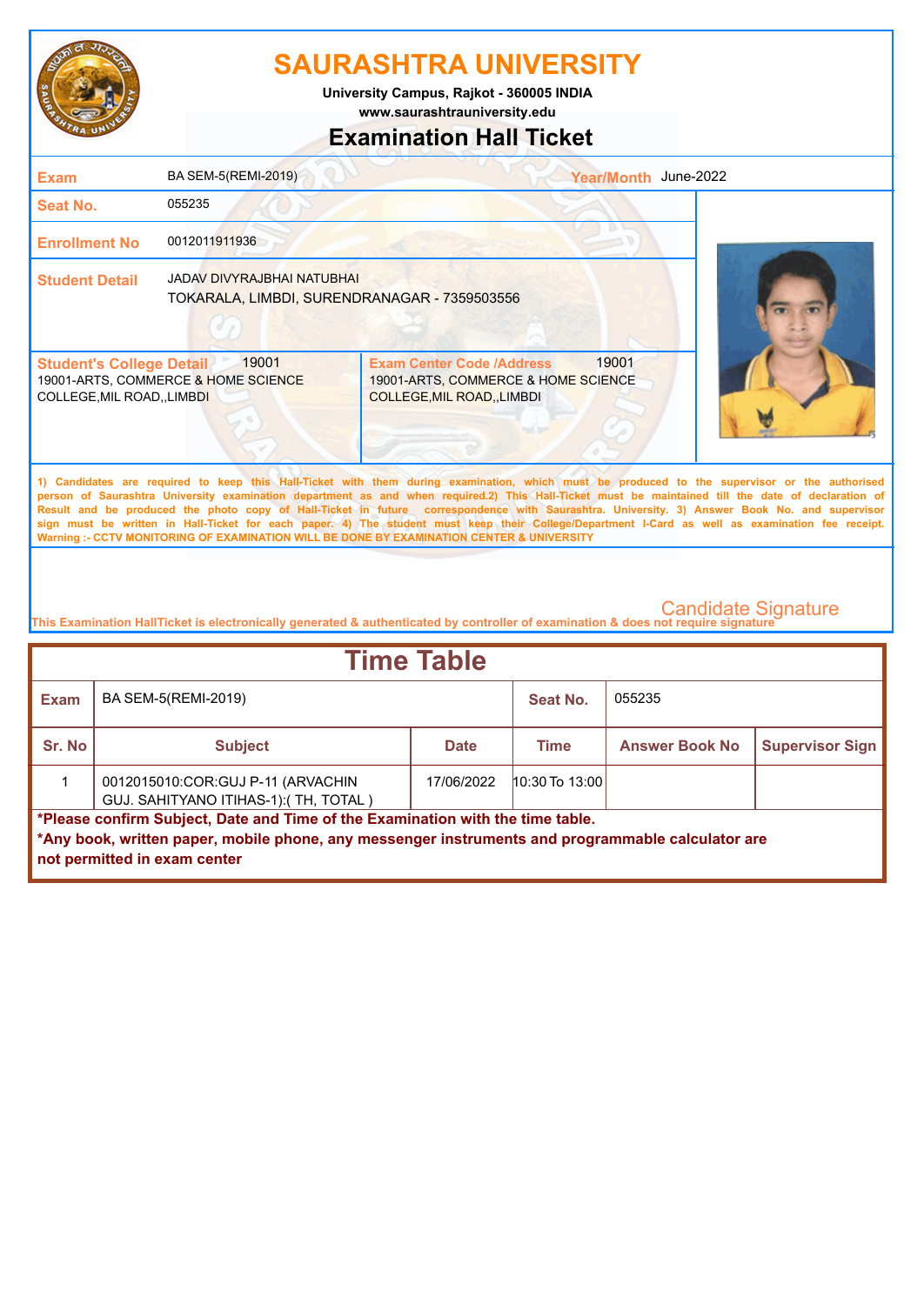

**www.saurashtrauniversity.edu University Campus, Rajkot - 360005 INDIA**

## **Examination Hall Ticket**

| <b>Exam</b>                                                    | BA SEM-5(REMI-2019)                                                             |                                                                                                                                                                                                                                                                                                                                                                                                                                                    | Year/Month June-2022 |  |
|----------------------------------------------------------------|---------------------------------------------------------------------------------|----------------------------------------------------------------------------------------------------------------------------------------------------------------------------------------------------------------------------------------------------------------------------------------------------------------------------------------------------------------------------------------------------------------------------------------------------|----------------------|--|
| Seat No.                                                       | 055236                                                                          |                                                                                                                                                                                                                                                                                                                                                                                                                                                    |                      |  |
| <b>Enrollment No</b>                                           | 0012011911937                                                                   |                                                                                                                                                                                                                                                                                                                                                                                                                                                    |                      |  |
| <b>Student Detail</b>                                          | <b>JADAV MAHIPAL CHANDUBHAI</b><br>TOKARALA, LIMBDI, SURENDRANAGAR - 9726194051 |                                                                                                                                                                                                                                                                                                                                                                                                                                                    |                      |  |
| <b>Student's College Detail</b><br>COLLEGE, MIL ROAD, , LIMBDI | 19001<br>19001-ARTS, COMMERCE & HOME SCIENCE                                    | <b>Exam Center Code /Address</b><br>19001-ARTS, COMMERCE & HOME SCIENCE<br>COLLEGE, MIL ROAD, LIMBDI                                                                                                                                                                                                                                                                                                                                               | 19001                |  |
|                                                                |                                                                                 | 1) Candidates are required to keep this Hall-Ticket with them during examination, which must be produced to the supervisor or the authorised<br>person of Saurashtra University examination department as and when required.2) This Hall-Ticket must be maintained till the date of declaration of<br>Result and be produced the photo copy of Hall-Ticket in future correspondence with Saurashtra. University. 3) Answer Book No. and supervisor |                      |  |

**sign must be written in Hall-Ticket for each paper. 4) The student must keep their College/Department I-Card as well as examination fee receipt. Warning :- CCTV MONITORING OF EXAMINATION WILL BE DONE BY EXAMINATION CENTER & UNIVERSITY**

| <b>Time Table</b>                                                                                                                                                                                                   |                                                                            |             |                  |                       |                        |
|---------------------------------------------------------------------------------------------------------------------------------------------------------------------------------------------------------------------|----------------------------------------------------------------------------|-------------|------------------|-----------------------|------------------------|
| <b>Exam</b>                                                                                                                                                                                                         | BA SEM-5(REMI-2019)                                                        |             | Seat No.         | 055236                |                        |
| Sr. No                                                                                                                                                                                                              | <b>Subject</b>                                                             | <b>Date</b> | Time             | <b>Answer Book No</b> | <b>Supervisor Sign</b> |
|                                                                                                                                                                                                                     | 0012015010:COR:GUJ P-11 (ARVACHIN<br>GUJ. SAHITYANO ITIHAS-1): (TH, TOTAL) | 17/06/2022  | $10:30$ To 13:00 |                       |                        |
| *Please confirm Subject, Date and Time of the Examination with the time table.<br>*Any book, written paper, mobile phone, any messenger instruments and programmable calculator are<br>not permitted in exam center |                                                                            |             |                  |                       |                        |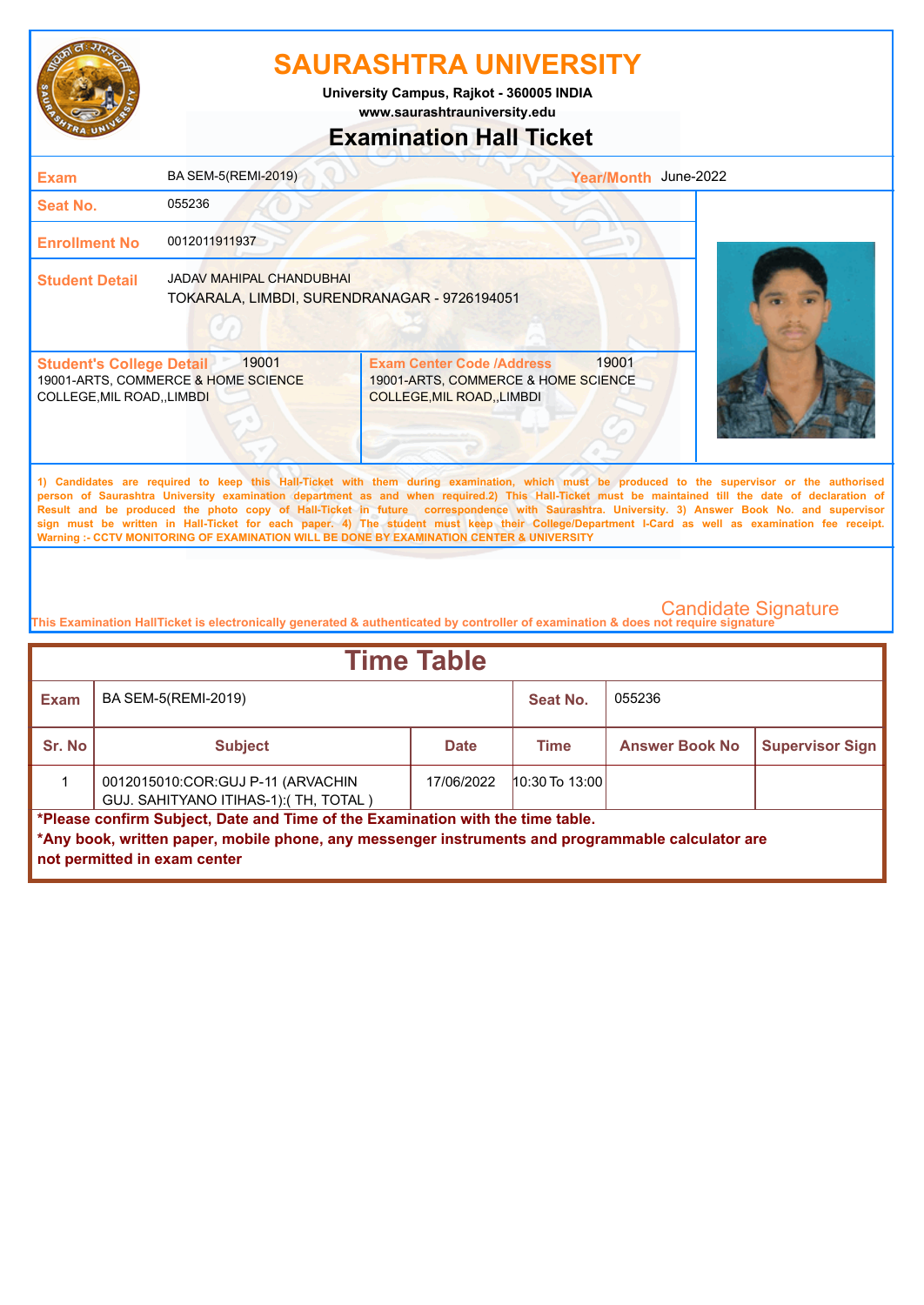

**University Campus, Rajkot - 360005 INDIA**

**www.saurashtrauniversity.edu**

## **Examination Hall Ticket**

| <b>Exam</b>                                                    | <b>BA SEM-5(REMI-2019)</b>                   |                                                                                                                                                                                                                                                                                                                                                                                                                                                                                                                                                                                                                                                                                                     | Year/Month June-2022 |  |
|----------------------------------------------------------------|----------------------------------------------|-----------------------------------------------------------------------------------------------------------------------------------------------------------------------------------------------------------------------------------------------------------------------------------------------------------------------------------------------------------------------------------------------------------------------------------------------------------------------------------------------------------------------------------------------------------------------------------------------------------------------------------------------------------------------------------------------------|----------------------|--|
| <b>Seat No.</b>                                                | 055237                                       |                                                                                                                                                                                                                                                                                                                                                                                                                                                                                                                                                                                                                                                                                                     |                      |  |
| <b>Enrollment No</b>                                           | 0012011911983                                |                                                                                                                                                                                                                                                                                                                                                                                                                                                                                                                                                                                                                                                                                                     |                      |  |
| <b>Student Detail</b>                                          | METALIYA NUTANBEN KAVABHAI                   | NANA TIMABALA, LIMBDI, SURENDRANAGAR - 8140006289                                                                                                                                                                                                                                                                                                                                                                                                                                                                                                                                                                                                                                                   |                      |  |
| <b>Student's College Detail</b><br>COLLEGE, MIL ROAD, , LIMBDI | 19001<br>19001-ARTS, COMMERCE & HOME SCIENCE | 19001<br><b>Exam Center Code /Address</b><br>19001-ARTS, COMMERCE & HOME SCIENCE<br>COLLEGE, MIL ROAD, , LIMBDI                                                                                                                                                                                                                                                                                                                                                                                                                                                                                                                                                                                     |                      |  |
|                                                                |                                              | 1) Candidates are required to keep this Hall-Ticket with them during examination, which must be produced to the supervisor or the authorised<br>person of Saurashtra University examination department as and when required.2) This Hall-Ticket must be maintained till the date of declaration of<br>Result and be produced the photo copy of Hall-Ticket in future correspondence with Saurashtra. University. 3) Answer Book No. and supervisor<br>sign must be written in Hall-Ticket for each paper. 4) The student must keep their College/Department I-Card as well as examination fee receipt.<br>Warning :- CCTV MONITORING OF EXAMINATION WILL BE DONE BY EXAMINATION CENTER & UNIVERSITY |                      |  |

| <b>Time Table</b>                                                                                                                                                                                                   |                                                                            |             |                  |                       |                        |
|---------------------------------------------------------------------------------------------------------------------------------------------------------------------------------------------------------------------|----------------------------------------------------------------------------|-------------|------------------|-----------------------|------------------------|
| <b>Exam</b>                                                                                                                                                                                                         | BA SEM-5(REMI-2019)                                                        |             | Seat No.         | 055237                |                        |
| Sr. No                                                                                                                                                                                                              | <b>Subject</b>                                                             | <b>Date</b> | <b>Time</b>      | <b>Answer Book No</b> | <b>Supervisor Sign</b> |
|                                                                                                                                                                                                                     | 0012015010:COR:GUJ P-11 (ARVACHIN<br>GUJ. SAHITYANO ITIHAS-1): (TH, TOTAL) | 17/06/2022  | $10:30$ To 13:00 |                       |                        |
| *Please confirm Subject, Date and Time of the Examination with the time table.<br>*Any book, written paper, mobile phone, any messenger instruments and programmable calculator are<br>not permitted in exam center |                                                                            |             |                  |                       |                        |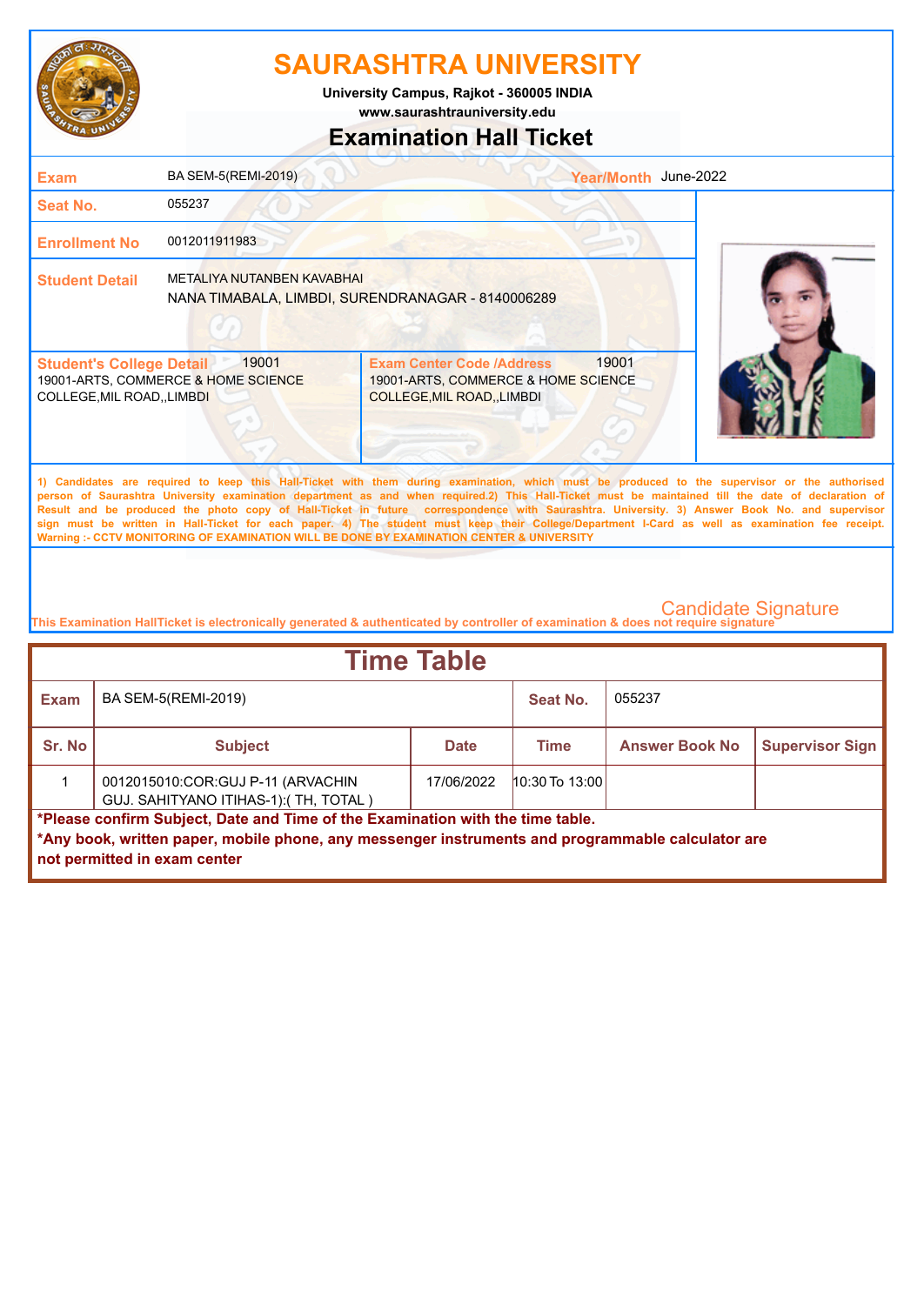

**www.saurashtrauniversity.edu University Campus, Rajkot - 360005 INDIA**

## **Examination Hall Ticket**

| <b>Exam</b>                                                                                                                                                                                                                                                                                                                                                                                                                                                                                                                                                                                                                                                                                         | BA SEM-5(REMI-2019)                                                                                                   | Year/Month June-2022                                                                                            |  |  |  |
|-----------------------------------------------------------------------------------------------------------------------------------------------------------------------------------------------------------------------------------------------------------------------------------------------------------------------------------------------------------------------------------------------------------------------------------------------------------------------------------------------------------------------------------------------------------------------------------------------------------------------------------------------------------------------------------------------------|-----------------------------------------------------------------------------------------------------------------------|-----------------------------------------------------------------------------------------------------------------|--|--|--|
| Seat No.                                                                                                                                                                                                                                                                                                                                                                                                                                                                                                                                                                                                                                                                                            | 055238                                                                                                                |                                                                                                                 |  |  |  |
| <b>Enrollment No</b>                                                                                                                                                                                                                                                                                                                                                                                                                                                                                                                                                                                                                                                                                | 0012011911965                                                                                                         |                                                                                                                 |  |  |  |
| <b>Student Detail</b>                                                                                                                                                                                                                                                                                                                                                                                                                                                                                                                                                                                                                                                                               | MAKWANA PARULBEN NARAYANBHAI<br>NEAR RAMDEVPIR TEMPLE<br><b>NANOVAS</b><br>LIMBDI, LIMBDI, SURENDRANAGAR - 9081533504 |                                                                                                                 |  |  |  |
| <b>Student's College Detail</b><br><b>COLLEGE, MIL ROAD,, LIMBDI</b>                                                                                                                                                                                                                                                                                                                                                                                                                                                                                                                                                                                                                                | 19001<br>19001-ARTS, COMMERCE & HOME SCIENCE                                                                          | 19001<br><b>Exam Center Code /Address</b><br>19001-ARTS, COMMERCE & HOME SCIENCE<br>COLLEGE, MIL ROAD, , LIMBDI |  |  |  |
| 1) Candidates are required to keep this Hall-Ticket with them during examination, which must be produced to the supervisor or the authorised<br>person of Saurashtra University examination department as and when required.2) This Hall-Ticket must be maintained till the date of declaration of<br>Result and be produced the photo copy of Hall-Ticket in future correspondence with Saurashtra. University. 3) Answer Book No. and supervisor<br>sign must be written in Hall-Ticket for each paper. 4) The student must keep their College/Department I-Card as well as examination fee receipt.<br>Warning :- CCTV MONITORING OF EXAMINATION WILL BE DONE BY EXAMINATION CENTER & UNIVERSITY |                                                                                                                       |                                                                                                                 |  |  |  |
|                                                                                                                                                                                                                                                                                                                                                                                                                                                                                                                                                                                                                                                                                                     |                                                                                                                       |                                                                                                                 |  |  |  |

| <b>Time Table</b>                                                                                                                                                                                                   |                                                                            |             |                  |                       |                        |
|---------------------------------------------------------------------------------------------------------------------------------------------------------------------------------------------------------------------|----------------------------------------------------------------------------|-------------|------------------|-----------------------|------------------------|
| <b>Exam</b>                                                                                                                                                                                                         | BA SEM-5(REMI-2019)                                                        |             | Seat No.         | 055238                |                        |
| Sr. No                                                                                                                                                                                                              | <b>Subject</b>                                                             | <b>Date</b> | Time             | <b>Answer Book No</b> | <b>Supervisor Sign</b> |
|                                                                                                                                                                                                                     | 0012015010:COR:GUJ P-11 (ARVACHIN<br>GUJ. SAHITYANO ITIHAS-1): (TH, TOTAL) | 17/06/2022  | $10:30$ To 13:00 |                       |                        |
| *Please confirm Subject, Date and Time of the Examination with the time table.<br>*Any book, written paper, mobile phone, any messenger instruments and programmable calculator are<br>not permitted in exam center |                                                                            |             |                  |                       |                        |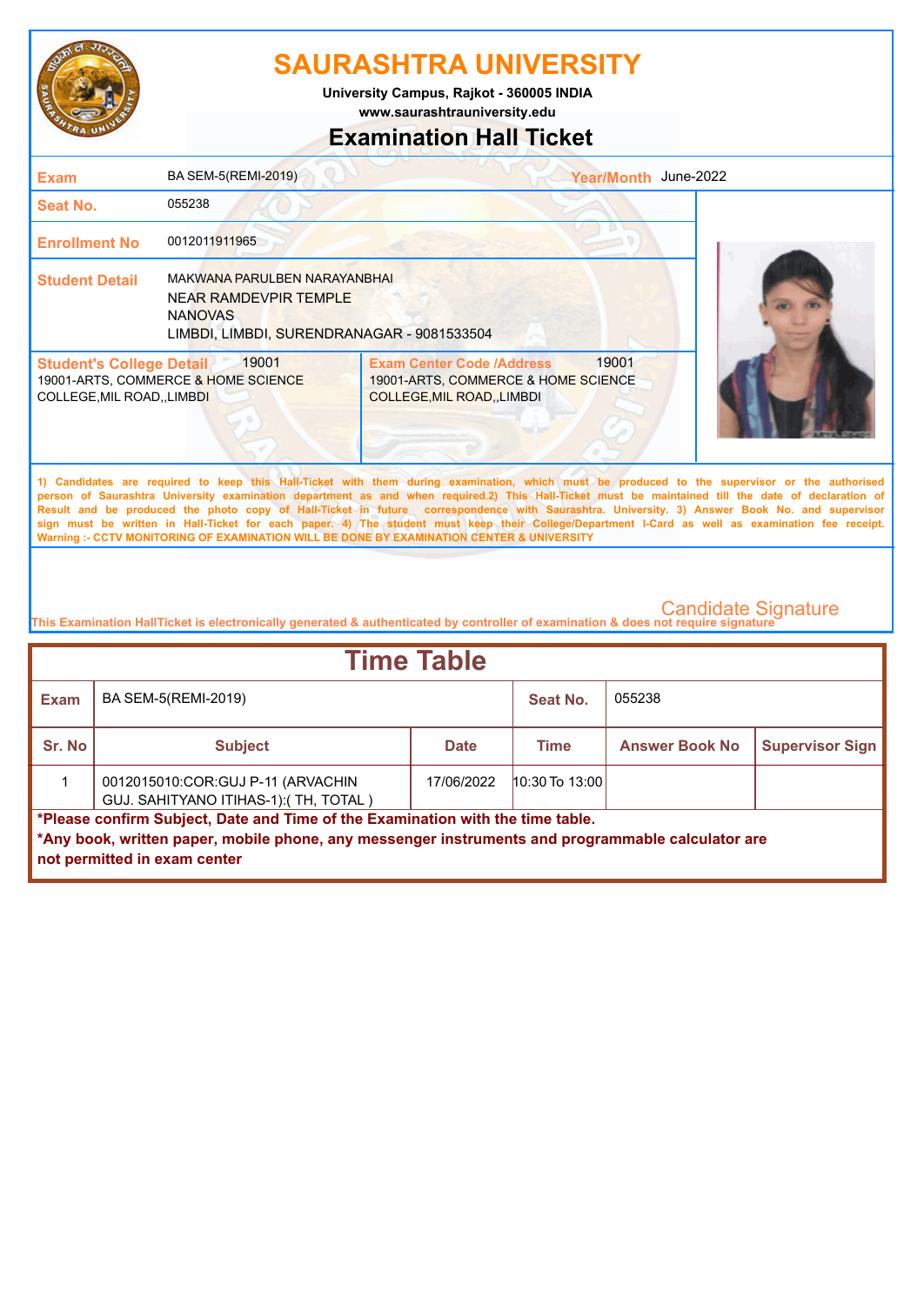

**University Campus, Rajkot - 360005 INDIA**

**www.saurashtrauniversity.edu**

## **Examination Hall Ticket**

| <b>Exam</b>                                                                                                                                                                                                                                                                                                                                                                                                                                                                                                                                                                                                                                                                                         | BA SEM-5(REMI-2019)                                                      | Year/Month June-2022                                                                                                 |  |  |  |
|-----------------------------------------------------------------------------------------------------------------------------------------------------------------------------------------------------------------------------------------------------------------------------------------------------------------------------------------------------------------------------------------------------------------------------------------------------------------------------------------------------------------------------------------------------------------------------------------------------------------------------------------------------------------------------------------------------|--------------------------------------------------------------------------|----------------------------------------------------------------------------------------------------------------------|--|--|--|
| <b>Seat No.</b>                                                                                                                                                                                                                                                                                                                                                                                                                                                                                                                                                                                                                                                                                     | 055239                                                                   |                                                                                                                      |  |  |  |
| <b>Enrollment No</b>                                                                                                                                                                                                                                                                                                                                                                                                                                                                                                                                                                                                                                                                                | 0012011912021                                                            |                                                                                                                      |  |  |  |
| <b>Student Detail</b>                                                                                                                                                                                                                                                                                                                                                                                                                                                                                                                                                                                                                                                                               | ROJASARA RADHIKABEN BABUBHAI<br>TAVI, LIMBDI, SURENDRANAGAR - 7698654306 |                                                                                                                      |  |  |  |
| <b>Student's College Detail</b><br><b>COLLEGE, MIL ROAD,, LIMBDI</b>                                                                                                                                                                                                                                                                                                                                                                                                                                                                                                                                                                                                                                | 19001<br>19001-ARTS, COMMERCE & HOME SCIENCE                             | 19001<br><b>Exam Center Code /Address</b><br>19001-ARTS, COMMERCE & HOME SCIENCE<br><b>COLLEGE, MIL ROAD, LIMBDI</b> |  |  |  |
| 1) Candidates are required to keep this Hall-Ticket with them during examination, which must be produced to the supervisor or the authorised<br>person of Saurashtra University examination department as and when required.2) This Hall-Ticket must be maintained till the date of declaration of<br>Result and be produced the photo copy of Hall-Ticket in future correspondence with Saurashtra. University. 3) Answer Book No. and supervisor<br>sign must be written in Hall-Ticket for each paper. 4) The student must keep their College/Department I-Card as well as examination fee receipt.<br>Warning :- CCTV MONITORING OF EXAMINATION WILL BE DONE BY EXAMINATION CENTER & UNIVERSITY |                                                                          |                                                                                                                      |  |  |  |

| <b>Time Table</b>                                                                                                                                                                                                   |                                                                            |             |                  |                       |                        |
|---------------------------------------------------------------------------------------------------------------------------------------------------------------------------------------------------------------------|----------------------------------------------------------------------------|-------------|------------------|-----------------------|------------------------|
| <b>Exam</b>                                                                                                                                                                                                         | BA SEM-5(REMI-2019)                                                        |             | Seat No.         | 055239                |                        |
| Sr. No                                                                                                                                                                                                              | <b>Subject</b>                                                             | <b>Date</b> | Time             | <b>Answer Book No</b> | <b>Supervisor Sign</b> |
|                                                                                                                                                                                                                     | 0012015010:COR:GUJ P-11 (ARVACHIN<br>GUJ. SAHITYANO ITIHAS-1): (TH, TOTAL) | 17/06/2022  | $10:30$ To 13:00 |                       |                        |
| *Please confirm Subject, Date and Time of the Examination with the time table.<br>*Any book, written paper, mobile phone, any messenger instruments and programmable calculator are<br>not permitted in exam center |                                                                            |             |                  |                       |                        |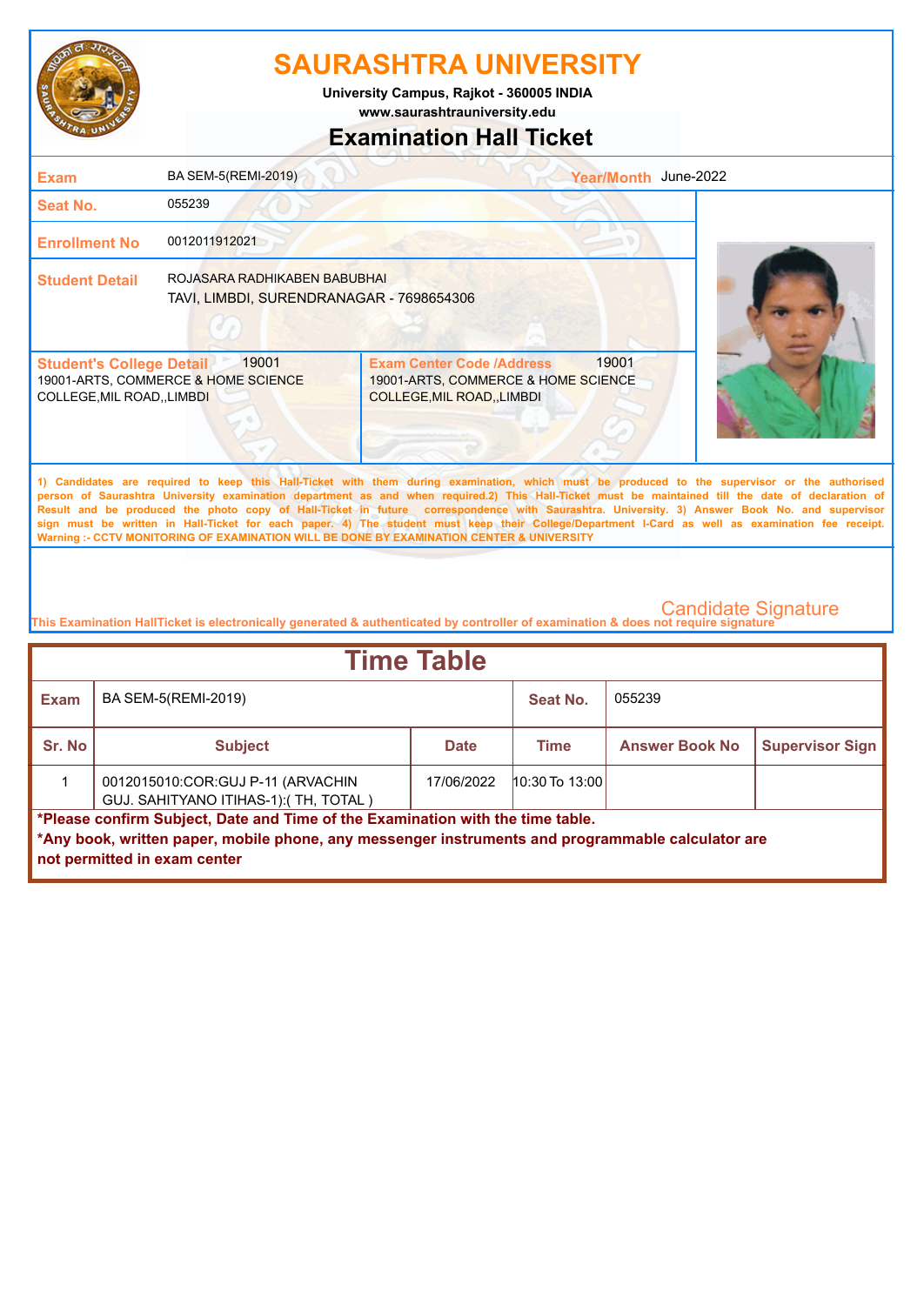

**www.saurashtrauniversity.edu University Campus, Rajkot - 360005 INDIA**

## **Examination Hall Ticket**

| <b>Exam</b>                                                    | BA SEM-5(REMI-2019)                                                      | Year/Month June-2022                                                                                                                                                                                                                                                                                                                                                                                                                                                                                                                                                                                                                                                                                |  |
|----------------------------------------------------------------|--------------------------------------------------------------------------|-----------------------------------------------------------------------------------------------------------------------------------------------------------------------------------------------------------------------------------------------------------------------------------------------------------------------------------------------------------------------------------------------------------------------------------------------------------------------------------------------------------------------------------------------------------------------------------------------------------------------------------------------------------------------------------------------------|--|
| Seat No.                                                       | 055240                                                                   |                                                                                                                                                                                                                                                                                                                                                                                                                                                                                                                                                                                                                                                                                                     |  |
| <b>Enrollment No</b>                                           | 0012011912047                                                            |                                                                                                                                                                                                                                                                                                                                                                                                                                                                                                                                                                                                                                                                                                     |  |
| <b>Student Detail</b>                                          | SOYA SACHINBHAI GANPATBHAI<br>SIYANI, LIMBDI, SURENDRANAGAR - 8000017765 |                                                                                                                                                                                                                                                                                                                                                                                                                                                                                                                                                                                                                                                                                                     |  |
| <b>Student's College Detail</b><br>COLLEGE, MIL ROAD, , LIMBDI | 19001<br>19001-ARTS, COMMERCE & HOME SCIENCE                             | 19001<br><b>Exam Center Code /Address</b><br>19001-ARTS, COMMERCE & HOME SCIENCE<br>COLLEGE, MIL ROAD, , LIMBDI                                                                                                                                                                                                                                                                                                                                                                                                                                                                                                                                                                                     |  |
|                                                                |                                                                          | 1) Candidates are required to keep this Hall-Ticket with them during examination, which must be produced to the supervisor or the authorised<br>person of Saurashtra University examination department as and when required.2) This Hall-Ticket must be maintained till the date of declaration of<br>Result and be produced the photo copy of Hall-Ticket in future correspondence with Saurashtra. University. 3) Answer Book No. and supervisor<br>sign must be written in Hall-Ticket for each paper. 4) The student must keep their College/Department I-Card as well as examination fee receipt.<br>Warning :- CCTV MONITORING OF EXAMINATION WILL BE DONE BY EXAMINATION CENTER & UNIVERSITY |  |

| <b>Time Table</b>                                                                                                                                                                                                   |                                                                            |             |                    |                       |                        |  |
|---------------------------------------------------------------------------------------------------------------------------------------------------------------------------------------------------------------------|----------------------------------------------------------------------------|-------------|--------------------|-----------------------|------------------------|--|
| <b>Exam</b>                                                                                                                                                                                                         | BA SEM-5(REMI-2019)                                                        |             | Seat No.           | 055240                |                        |  |
| Sr. No                                                                                                                                                                                                              | <b>Subject</b>                                                             | <b>Date</b> | Time               | <b>Answer Book No</b> | <b>Supervisor Sign</b> |  |
|                                                                                                                                                                                                                     | 0012015010:COR:GUJ P-11 (ARVACHIN<br>GUJ. SAHITYANO ITIHAS-1): (TH, TOTAL) | 17/06/2022  | $10:30$ To $13:00$ |                       |                        |  |
| *Please confirm Subject, Date and Time of the Examination with the time table.<br>*Any book, written paper, mobile phone, any messenger instruments and programmable calculator are<br>not permitted in exam center |                                                                            |             |                    |                       |                        |  |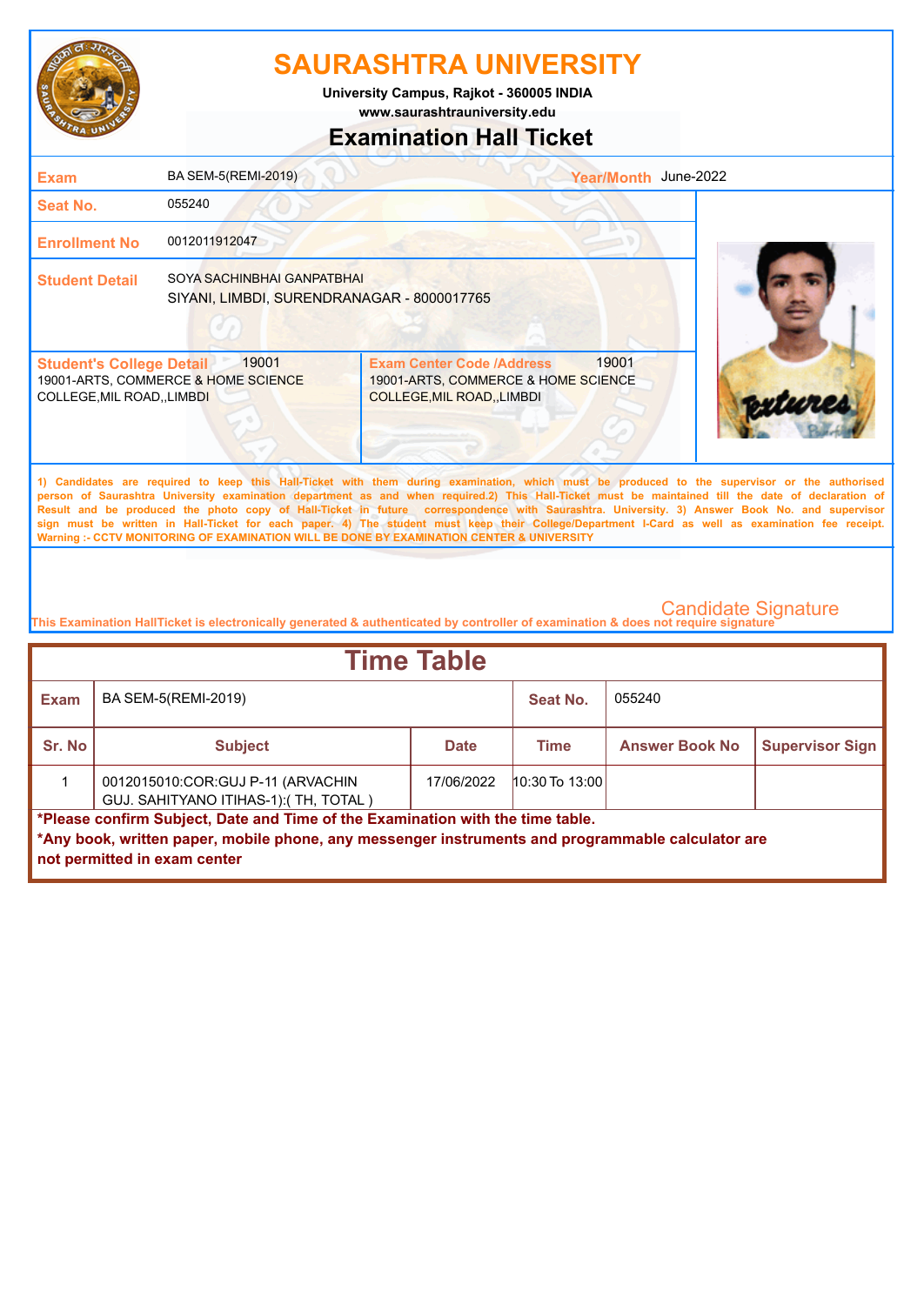

**www.saurashtrauniversity.edu University Campus, Rajkot - 360005 INDIA**

## **Examination Hall Ticket**

| <b>Exam</b>                                                          | BA SEM-5(REMI-2019)                                                                                               | Year/Month June-2022                                                                                                                                                                                                                                                                                                                                                                                                                                                                                                                                                                                                                                                                                |  |
|----------------------------------------------------------------------|-------------------------------------------------------------------------------------------------------------------|-----------------------------------------------------------------------------------------------------------------------------------------------------------------------------------------------------------------------------------------------------------------------------------------------------------------------------------------------------------------------------------------------------------------------------------------------------------------------------------------------------------------------------------------------------------------------------------------------------------------------------------------------------------------------------------------------------|--|
| Seat No.                                                             | 055241                                                                                                            |                                                                                                                                                                                                                                                                                                                                                                                                                                                                                                                                                                                                                                                                                                     |  |
| <b>Enrollment No</b>                                                 | 0012011912049                                                                                                     |                                                                                                                                                                                                                                                                                                                                                                                                                                                                                                                                                                                                                                                                                                     |  |
| <b>Student Detail</b>                                                | THIM TAMANNA YASINBHAI<br><b>CHORAPA SERI</b><br>KADIYA NAKA MANDIR<br>LIMBDI, LIMBDI, SURENDRANAGAR - 7041276177 |                                                                                                                                                                                                                                                                                                                                                                                                                                                                                                                                                                                                                                                                                                     |  |
| <b>Student's College Detail</b><br><b>COLLEGE, MIL ROAD,, LIMBDI</b> | 19001<br>19001-ARTS, COMMERCE & HOME SCIENCE                                                                      | 19001<br><b>Exam Center Code /Address</b><br>19001-ARTS, COMMERCE & HOME SCIENCE<br><b>COLLEGE, MIL ROAD, , LIMBDI</b>                                                                                                                                                                                                                                                                                                                                                                                                                                                                                                                                                                              |  |
|                                                                      |                                                                                                                   | 1) Candidates are required to keep this Hall-Ticket with them during examination, which must be produced to the supervisor or the authorised<br>person of Saurashtra University examination department as and when required.2) This Hall-Ticket must be maintained till the date of declaration of<br>Result and be produced the photo copy of Hall-Ticket in future correspondence with Saurashtra. University. 3) Answer Book No. and supervisor<br>sign must be written in Hall-Ticket for each paper. 4) The student must keep their College/Department I-Card as well as examination fee receipt.<br>Warning :- CCTV MONITORING OF EXAMINATION WILL BE DONE BY EXAMINATION CENTER & UNIVERSITY |  |

| <b>Time Table</b>                                                                                                                                                                                                   |                                                                            |             |                  |                       |                        |  |
|---------------------------------------------------------------------------------------------------------------------------------------------------------------------------------------------------------------------|----------------------------------------------------------------------------|-------------|------------------|-----------------------|------------------------|--|
| Exam                                                                                                                                                                                                                | BA SEM-5(REMI-2019)                                                        |             | Seat No.         | 055241                |                        |  |
| Sr. No                                                                                                                                                                                                              | <b>Subject</b>                                                             | <b>Date</b> | Time             | <b>Answer Book No</b> | <b>Supervisor Sign</b> |  |
|                                                                                                                                                                                                                     | 0012015010:COR:GUJ P-11 (ARVACHIN<br>GUJ. SAHITYANO ITIHAS-1): (TH, TOTAL) | 17/06/2022  | $10:30$ To 13:00 |                       |                        |  |
| *Please confirm Subject, Date and Time of the Examination with the time table.<br>*Any book, written paper, mobile phone, any messenger instruments and programmable calculator are<br>not permitted in exam center |                                                                            |             |                  |                       |                        |  |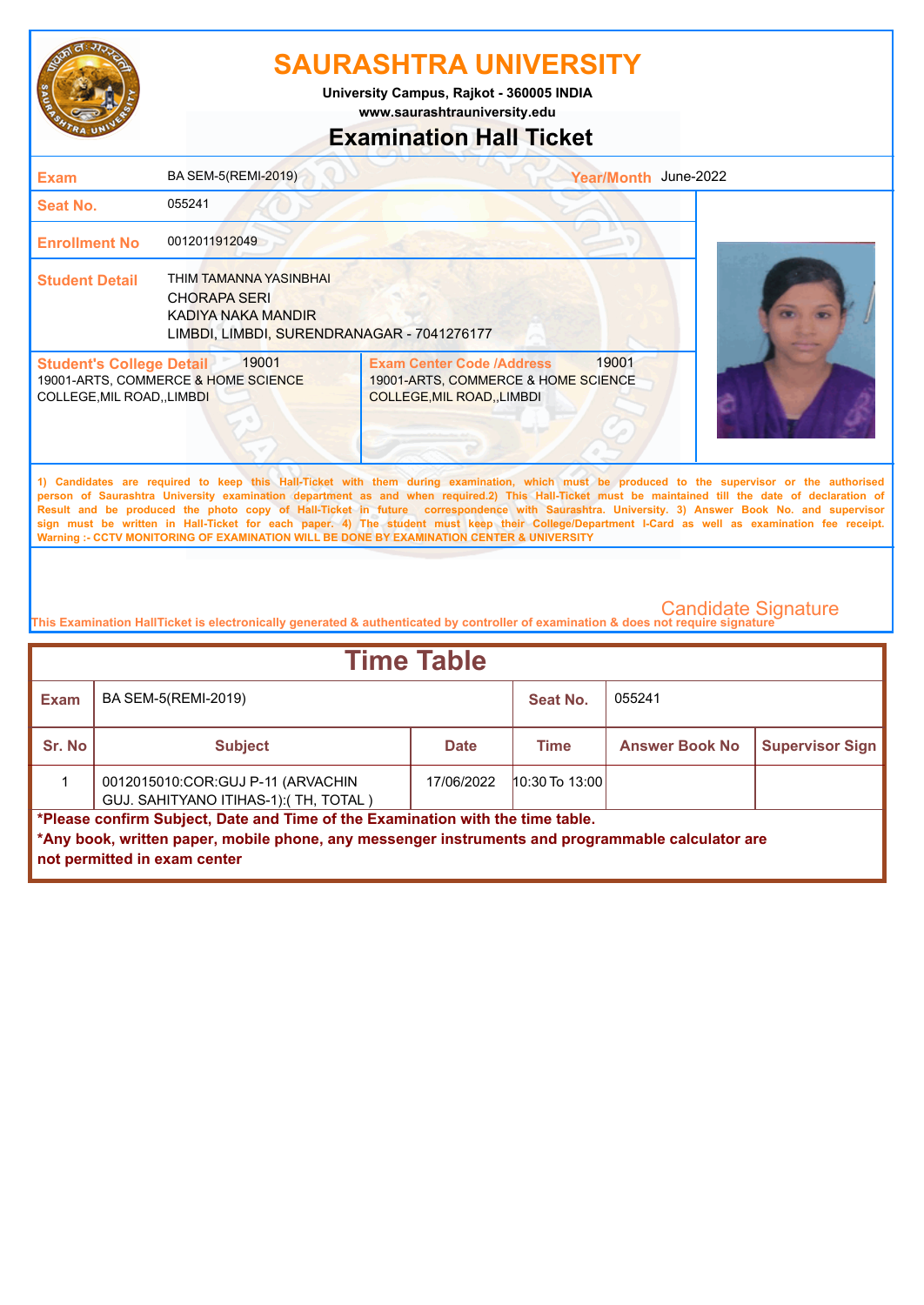

**www.saurashtrauniversity.edu University Campus, Rajkot - 360005 INDIA**

## **Examination Hall Ticket**

| <b>Exam</b>                                                    | BA SEM-5(REMI-2019)                                               |                                                                                                                                                                                                                                                                                                                                                                                                                                                                                                                                                                                                        | Year/Month June-2022 |  |
|----------------------------------------------------------------|-------------------------------------------------------------------|--------------------------------------------------------------------------------------------------------------------------------------------------------------------------------------------------------------------------------------------------------------------------------------------------------------------------------------------------------------------------------------------------------------------------------------------------------------------------------------------------------------------------------------------------------------------------------------------------------|----------------------|--|
| Seat No.                                                       | 055242                                                            |                                                                                                                                                                                                                                                                                                                                                                                                                                                                                                                                                                                                        |                      |  |
| <b>Enrollment No</b>                                           | 0012011911902                                                     |                                                                                                                                                                                                                                                                                                                                                                                                                                                                                                                                                                                                        |                      |  |
| <b>Student Detail</b>                                          | BAVALIYA YOGESHBHAI BATUKBHAI<br>ALAU, RANPUR, BOTAD - 6353163224 |                                                                                                                                                                                                                                                                                                                                                                                                                                                                                                                                                                                                        |                      |  |
| <b>Student's College Detail</b><br>COLLEGE, MIL ROAD, , LIMBDI | 19001<br>19001-ARTS, COMMERCE & HOME SCIENCE                      | 19001<br><b>Exam Center Code /Address</b><br>19001-ARTS, COMMERCE & HOME SCIENCE<br>COLLEGE, MIL ROAD, LIMBDI                                                                                                                                                                                                                                                                                                                                                                                                                                                                                          |                      |  |
|                                                                |                                                                   | 1) Candidates are required to keep this Hall-Ticket with them during examination, which must be produced to the supervisor or the authorised<br>person of Saurashtra University examination department as and when required.2) This Hall-Ticket must be maintained till the date of declaration of<br>Result and be produced the photo copy of Hall-Ticket in future correspondence with Saurashtra. University. 3) Answer Book No. and supervisor<br>sign must be written in Hall-Ticket for each paper. 4) The student must keep their College/Department I-Card as well as examination fee receipt. |                      |  |

**This Examination HallTicket is electronically generated & authenticated by controller of examination & does not require signature** 

**Warning :- CCTV MONITORING OF EXAMINATION WILL BE DONE BY EXAMINATION CENTER & UNIVERSITY**

| <b>Time Table</b>                                                                                                                                                                                                   |                                                                            |             |                  |                       |                        |  |
|---------------------------------------------------------------------------------------------------------------------------------------------------------------------------------------------------------------------|----------------------------------------------------------------------------|-------------|------------------|-----------------------|------------------------|--|
| <b>Exam</b>                                                                                                                                                                                                         | BA SEM-5(REMI-2019)                                                        |             | Seat No.         | 055242                |                        |  |
| Sr. No                                                                                                                                                                                                              | <b>Subject</b>                                                             | <b>Date</b> | <b>Time</b>      | <b>Answer Book No</b> | <b>Supervisor Sign</b> |  |
|                                                                                                                                                                                                                     | 0012015010:COR:GUJ P-11 (ARVACHIN<br>GUJ. SAHITYANO ITIHAS-1): (TH, TOTAL) | 17/06/2022  | $10:30$ To 13:00 |                       |                        |  |
| *Please confirm Subject, Date and Time of the Examination with the time table.<br>*Any book, written paper, mobile phone, any messenger instruments and programmable calculator are<br>not permitted in exam center |                                                                            |             |                  |                       |                        |  |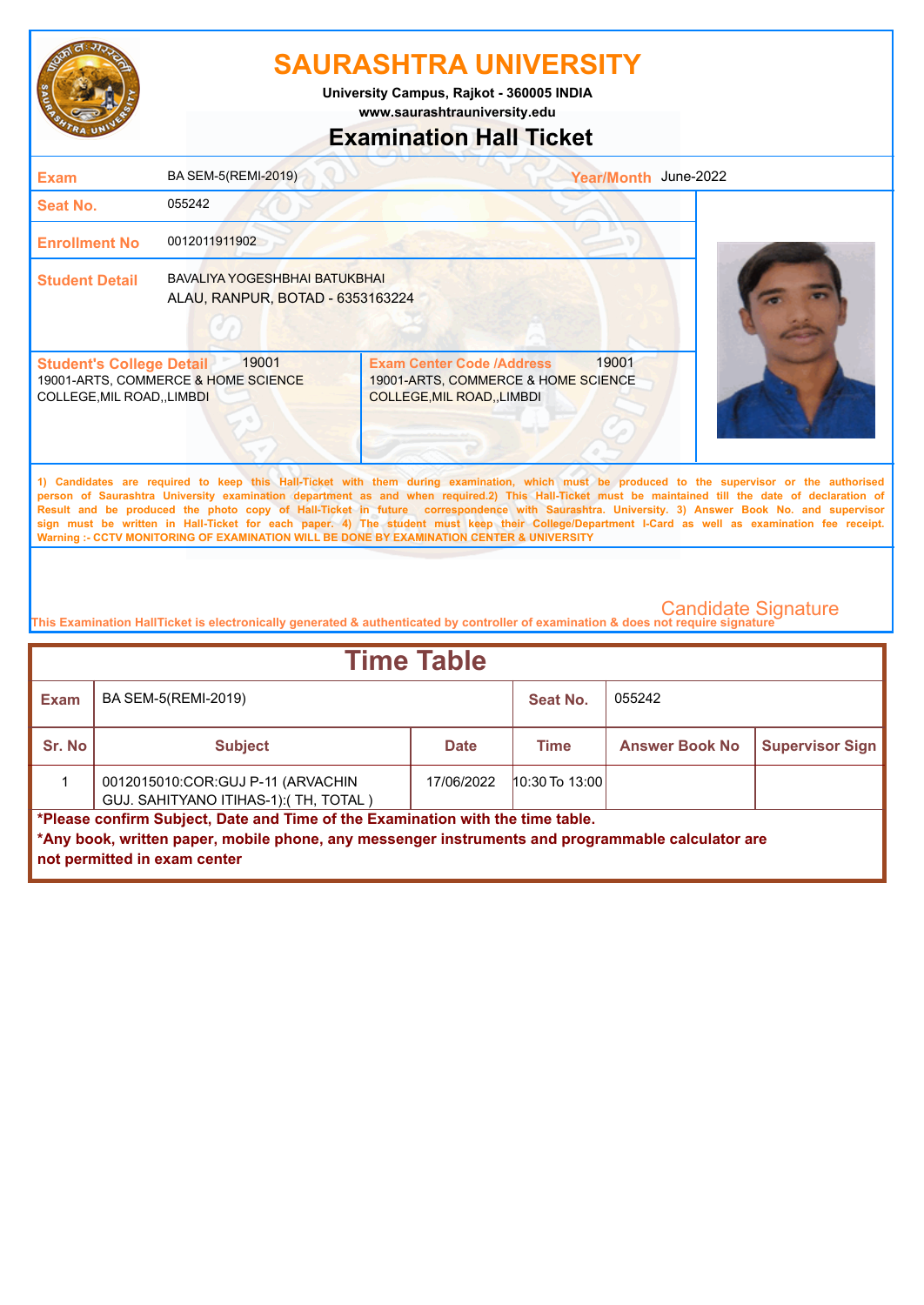

**www.saurashtrauniversity.edu University Campus, Rajkot - 360005 INDIA**

## **Examination Hall Ticket**

| <b>Exam</b>                                                    | BA SEM-5(REMI-2019)                                                                                                                 | Year/Month June-2022                                                                                                                                                                                                                                                                                                                                                                                                                                                                                                                                                                                                                                                                                |  |
|----------------------------------------------------------------|-------------------------------------------------------------------------------------------------------------------------------------|-----------------------------------------------------------------------------------------------------------------------------------------------------------------------------------------------------------------------------------------------------------------------------------------------------------------------------------------------------------------------------------------------------------------------------------------------------------------------------------------------------------------------------------------------------------------------------------------------------------------------------------------------------------------------------------------------------|--|
| Seat No.                                                       | 055243                                                                                                                              |                                                                                                                                                                                                                                                                                                                                                                                                                                                                                                                                                                                                                                                                                                     |  |
| <b>Enrollment No</b>                                           | 0012011911943                                                                                                                       |                                                                                                                                                                                                                                                                                                                                                                                                                                                                                                                                                                                                                                                                                                     |  |
| <b>Student Detail</b>                                          | <b>JOGRANA POOJABEN RAGHUBHAI</b><br><b>BHARVAD NESH</b><br><b>BEHIND POST OFFICE</b><br>LIMBDI, LIMBDI, SURENDRANAGAR - 7600614888 |                                                                                                                                                                                                                                                                                                                                                                                                                                                                                                                                                                                                                                                                                                     |  |
| <b>Student's College Detail</b><br>COLLEGE, MIL ROAD, , LIMBDI | 19001<br>19001-ARTS, COMMERCE & HOME SCIENCE                                                                                        | 19001<br><b>Exam Center Code /Address</b><br>19001-ARTS, COMMERCE & HOME SCIENCE<br>COLLEGE, MIL ROAD, LIMBDI                                                                                                                                                                                                                                                                                                                                                                                                                                                                                                                                                                                       |  |
|                                                                |                                                                                                                                     | 1) Candidates are required to keep this Hall-Ticket with them during examination, which must be produced to the supervisor or the authorised<br>person of Saurashtra University examination department as and when required.2) This Hall-Ticket must be maintained till the date of declaration of<br>Result and be produced the photo copy of Hall-Ticket in future correspondence with Saurashtra. University. 3) Answer Book No. and supervisor<br>sign must be written in Hall-Ticket for each paper. 4) The student must keep their College/Department I-Card as well as examination fee receipt.<br>Warning :- CCTV MONITORING OF EXAMINATION WILL BE DONE BY EXAMINATION CENTER & UNIVERSITY |  |
|                                                                |                                                                                                                                     |                                                                                                                                                                                                                                                                                                                                                                                                                                                                                                                                                                                                                                                                                                     |  |

| <b>Time Table</b>                                                                                                                                                                                                   |                                                                      |             |                  |                       |                        |  |  |
|---------------------------------------------------------------------------------------------------------------------------------------------------------------------------------------------------------------------|----------------------------------------------------------------------|-------------|------------------|-----------------------|------------------------|--|--|
| Exam                                                                                                                                                                                                                | BA SEM-5(REMI-2019)                                                  |             | Seat No.         | 055243                |                        |  |  |
| <b>Sr. No</b>                                                                                                                                                                                                       | <b>Subject</b>                                                       | <b>Date</b> | <b>Time</b>      | <b>Answer Book No</b> | <b>Supervisor Sign</b> |  |  |
|                                                                                                                                                                                                                     | 0012015002:FOU:HINDI (ADHUNIK HINDI<br>UPANYAS:NIRMALA): (TH, TOTAL) | 16/06/2022  | $10:30$ To 13:00 |                       |                        |  |  |
| *Please confirm Subject, Date and Time of the Examination with the time table.<br>*Any book, written paper, mobile phone, any messenger instruments and programmable calculator are<br>not permitted in exam center |                                                                      |             |                  |                       |                        |  |  |